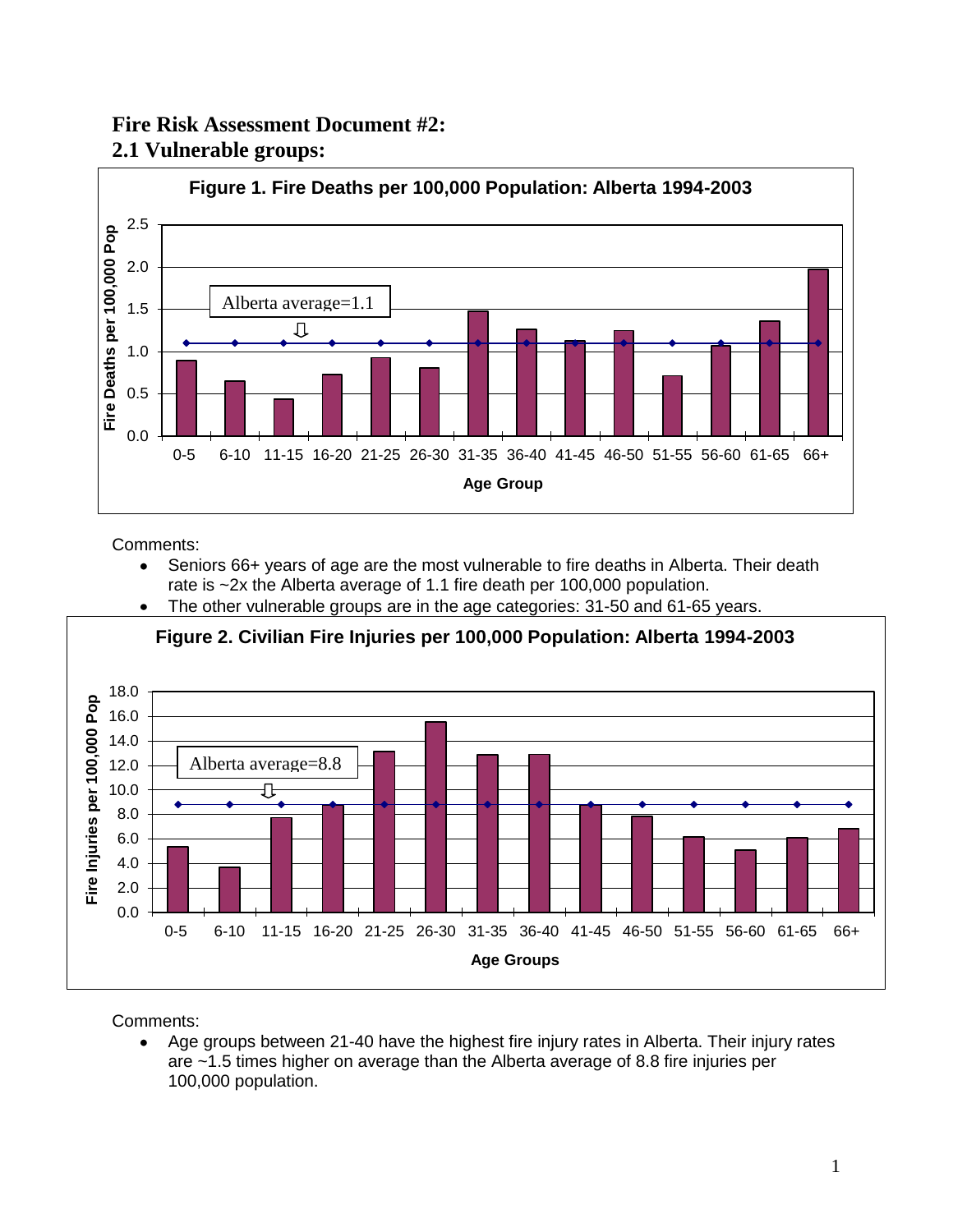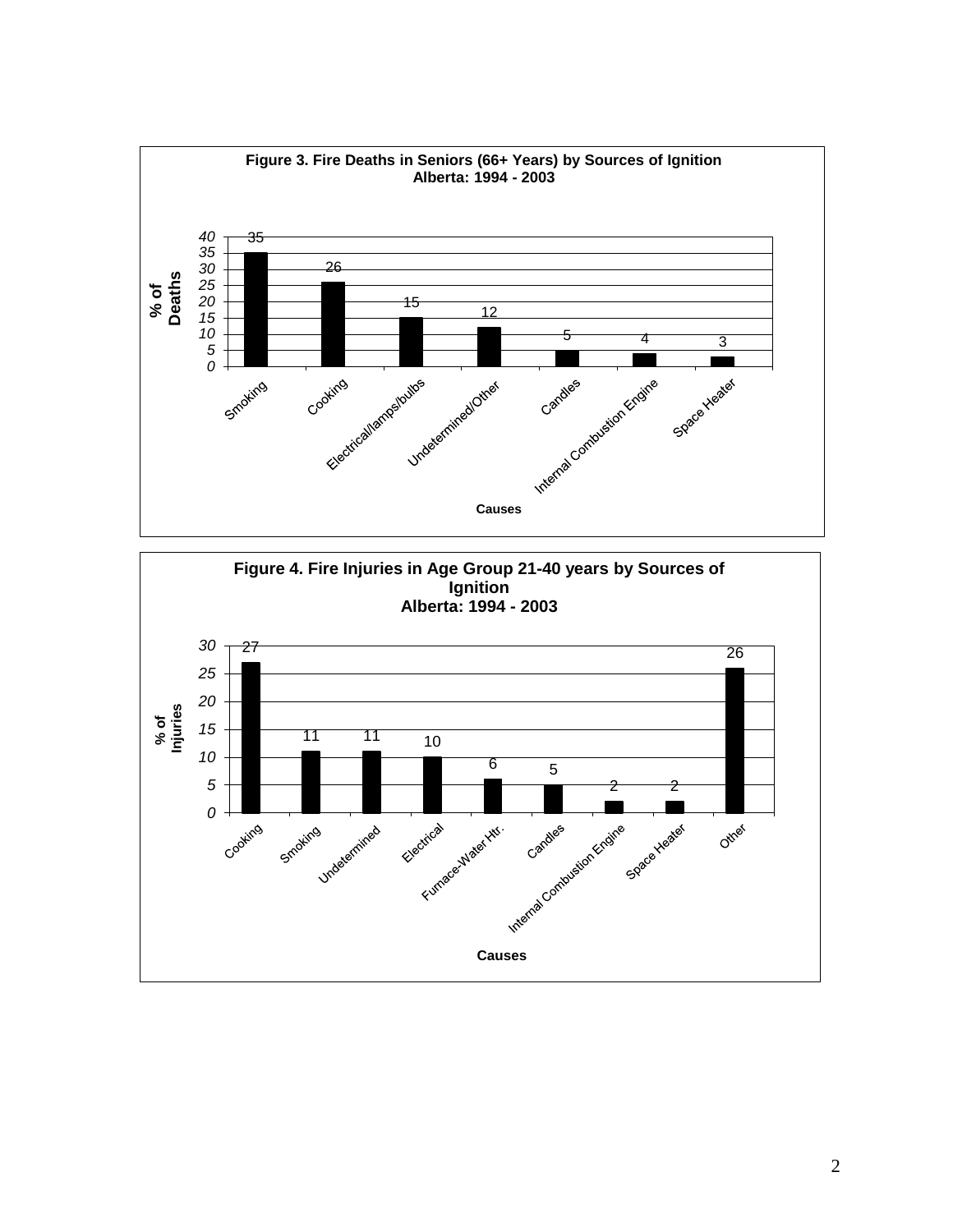# **2.2 Fire Losses by Type of Community**

| Year  | Fires  | %   | Deaths | Injuries | Property Losses \$ |
|-------|--------|-----|--------|----------|--------------------|
| 1994  | 6,897  | 11  | 25     | 490      | 110,138,438        |
| 1995  | 6,528  | 10  | 36     | 425      | 111,140,466        |
| 1996  | 6,304  | 10  | 41     | 451      | 120,556,429        |
| 1997  | 6,670  | 10  | 37     | 448      | 141,964,034        |
| 1998  | 6,579  | 10  | 20     | 429      | 139,492,065        |
| 1999  | 6,380  | 10  | 51     | 386      | 146,519,201        |
| 2000  | 6,457  | 10  | 27     | 341      | 158,746,151        |
| 2001  | 7,022  | 11  | 43     | 393      | 230,420,249        |
| 2002  | 5,985  | 9   | 31     | 307      | 274,613,170        |
| 2003  | 5,628  | 9   | 24     | 323      | 346, 163, 328      |
| Total | 64,450 | 100 | 335    | 3,993    | 1,779,753,531      |

**Table 1. Fire Losses in Alberta - 1994 - 2003**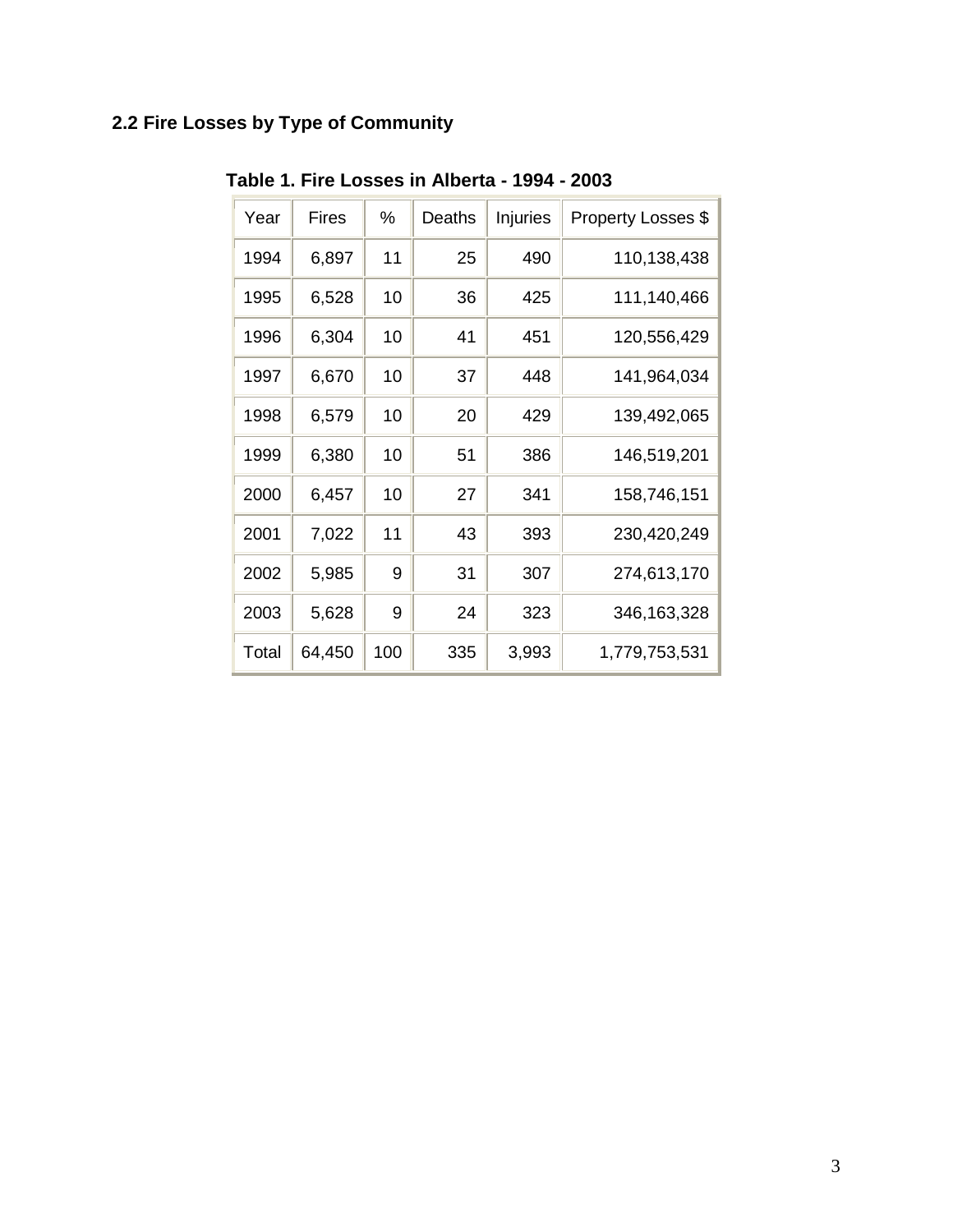| Municipality          | <b>Fires</b>               | <b>Deaths</b>                       | <b>Injuries</b>                | Property Loss \$    |
|-----------------------|----------------------------|-------------------------------------|--------------------------------|---------------------|
| Airdrie               | 216                        | 0                                   | 30                             | 7,606,944           |
| Calgary               | 16875                      | 57                                  | 1272                           | 311,728,143         |
| Camrose               | 220                        | 0                                   | 12                             | 4,797,797           |
| Edmonton              | 12278                      | 52                                  | 1128                           | 223,775,374         |
| Fort McMurray         | 781                        | $\overline{2}$                      | 59                             | 13,607,377          |
| Fort Saskatchewan     | 257                        | 0                                   | 9                              | 9,658,806           |
| <b>Grande Prairie</b> | 1340                       | $\overline{2}$                      | 49                             | 15,808,448          |
| Lethbridge            | 1650                       | 3                                   | 81                             | 19,028,458          |
| Lloydminster          | 195                        | $\mathbf{1}$                        | 10                             | 5,790,997           |
| <b>Medicine Hat</b>   | 992                        | 6                                   | 83                             | 19,598,436          |
| <b>Red Deer</b>       | 1003                       | 6                                   | 68                             | 18,728,224          |
| <b>Spruce Grove</b>   | 230                        | 0                                   | 13                             | 3,569,741           |
| St. Albert            | 603                        | 1                                   | 33                             | 7,020,501           |
| Wetaskiwin            | 144                        | $\overline{4}$                      | $\overline{4}$                 | 4,112,344           |
| <b>Sherwood Park</b>  | 452                        | $\mathbf{1}$                        | 22                             | 4,241,300           |
| <b>Cold Lake</b>      | 144                        | $\overline{2}$                      | $\overline{7}$                 | 2,307,520           |
| Total                 | 37,380                     | 137                                 | 2880                           | 671,380,410         |
| <b>Annual Rate</b>    | <b>Fires</b><br>/1000 Pop. | <b>Fire Deaths</b><br>/100,000 Pop. | Fire Injuries<br>/100,000 Pop. | \$Losses/<br>Capita |
|                       | 1.8                        | .7                                  | 13.7                           | 32                  |

**Table 2. Fire Losses in Major Alberta Urban Centres : 1994-2003**

Urban Centres include: Airdrie 23,680; Calgary 922,315; Camrose 15,669;

Cold Lake 11,595; Edmonton 666,104; Fort Saskatchewan 13,824;

Grande Prairie 40,226; Leduc 15,630; Lethbridge 72,717;

Lloydminster – Alberta side only 13,148; Medicine Hat 51,249;

Red Deer 72,691; Spruce Grove 17,082; St. Albert 54,588; Wetaskiwin 11,154;

Ft. McMurray 47,240; Sherwood Park 51,544. **Total Population in Urban Centres: Cities (2,001,672) +** 

**Sherwood Park (51,544) + Ft. McMurray (47,240) = 2,100,456**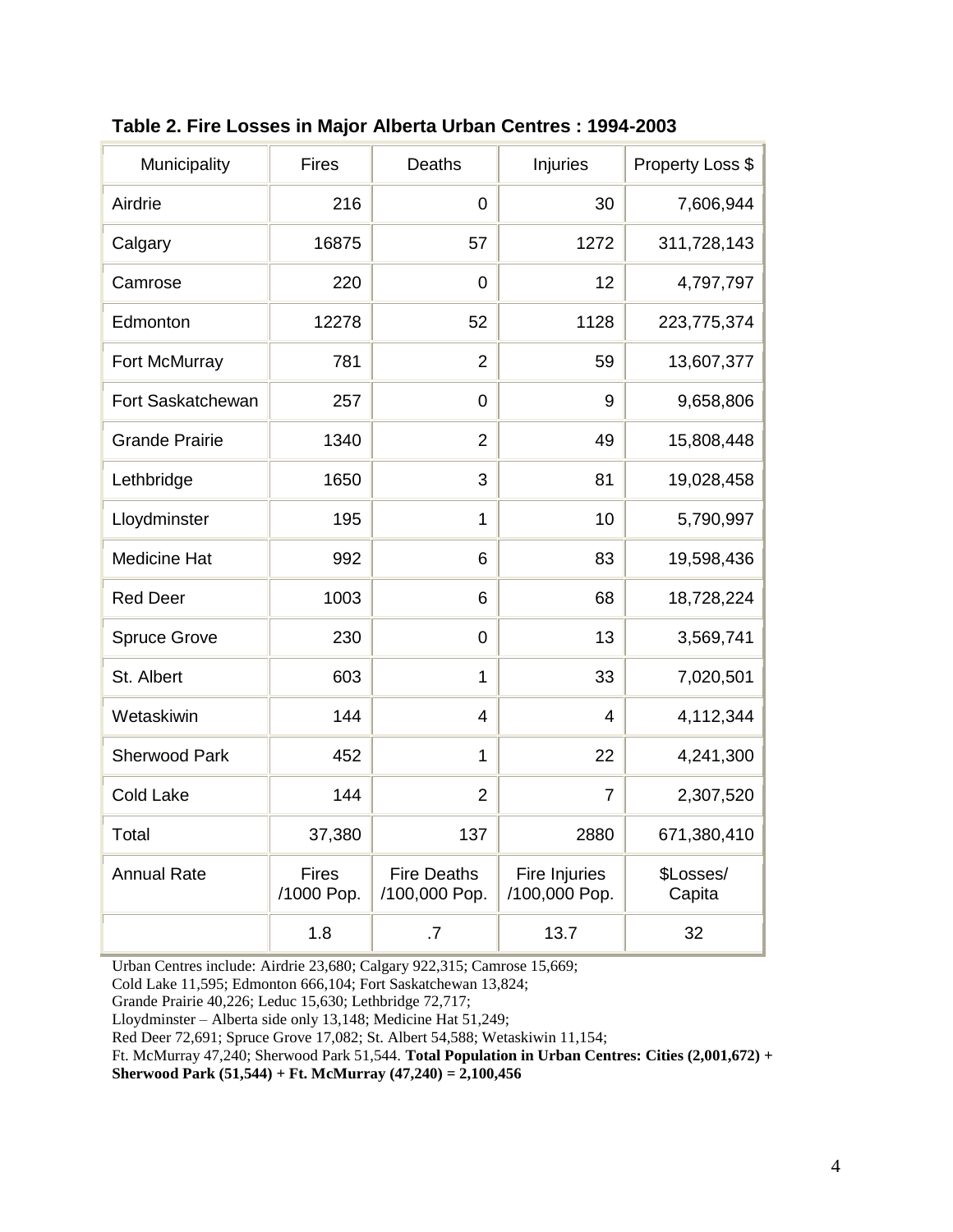Population data source <http://www.municipalaffairs.gov.ab.ca/ms/pdf/2003pop.pdf>

|                | <b>Fires</b>               | <b>Deaths</b>                       | Injuries                       | Property Loss \$    |
|----------------|----------------------------|-------------------------------------|--------------------------------|---------------------|
| 1994           | 102                        | 3                                   | 4                              | 2,127,011           |
| 1995           | 78                         | 3                                   | $\overline{7}$                 | 1,888,787           |
| 1996           | 75                         | 4                                   | 6                              | 2,348,916           |
| 1997           | 146                        | 5                                   | 10                             | 3,406,667           |
| 1998           | 104                        | $\mathbf 0$                         | 15                             | 4,178,728           |
| 1999           | 131                        | 12                                  | $\overline{7}$                 | 5,409,544           |
| 2000           | 148                        | $\overline{2}$                      | 11                             | 4,215,599           |
| 2001           | 148                        | $\overline{7}$                      | 6                              | 7,880,105           |
| 2002           | 133                        | $\overline{2}$                      | 6                              | 3,623,133           |
| 2003           | 102                        | 0                                   | 13                             | 7,633,497           |
| <b>TOTAL</b>   | 1,167                      | 38                                  | 85                             | 42,711,987          |
| Annual<br>Rate | <b>Fires</b><br>/1000 Pop. | <b>Fire Deaths</b><br>/100,000 Pop. | Fire Injuries<br>/100,000 Pop. | \$Losses/<br>Capita |
|                | 1.9                        | 6.1                                 | 13.6                           | 68.20               |

**Table 3. Fire Losses in First Nations & Metis Communities: Alberta, 1994 - 2003**

Total Population on First Nations and Metis Communities = **First Nations (57,469) + Metis**   $(5,146) = 62,615$ 

Population data source: <http://www.municipalaffairs.gov.ab.ca/ms/pdf/2003pop.pdf>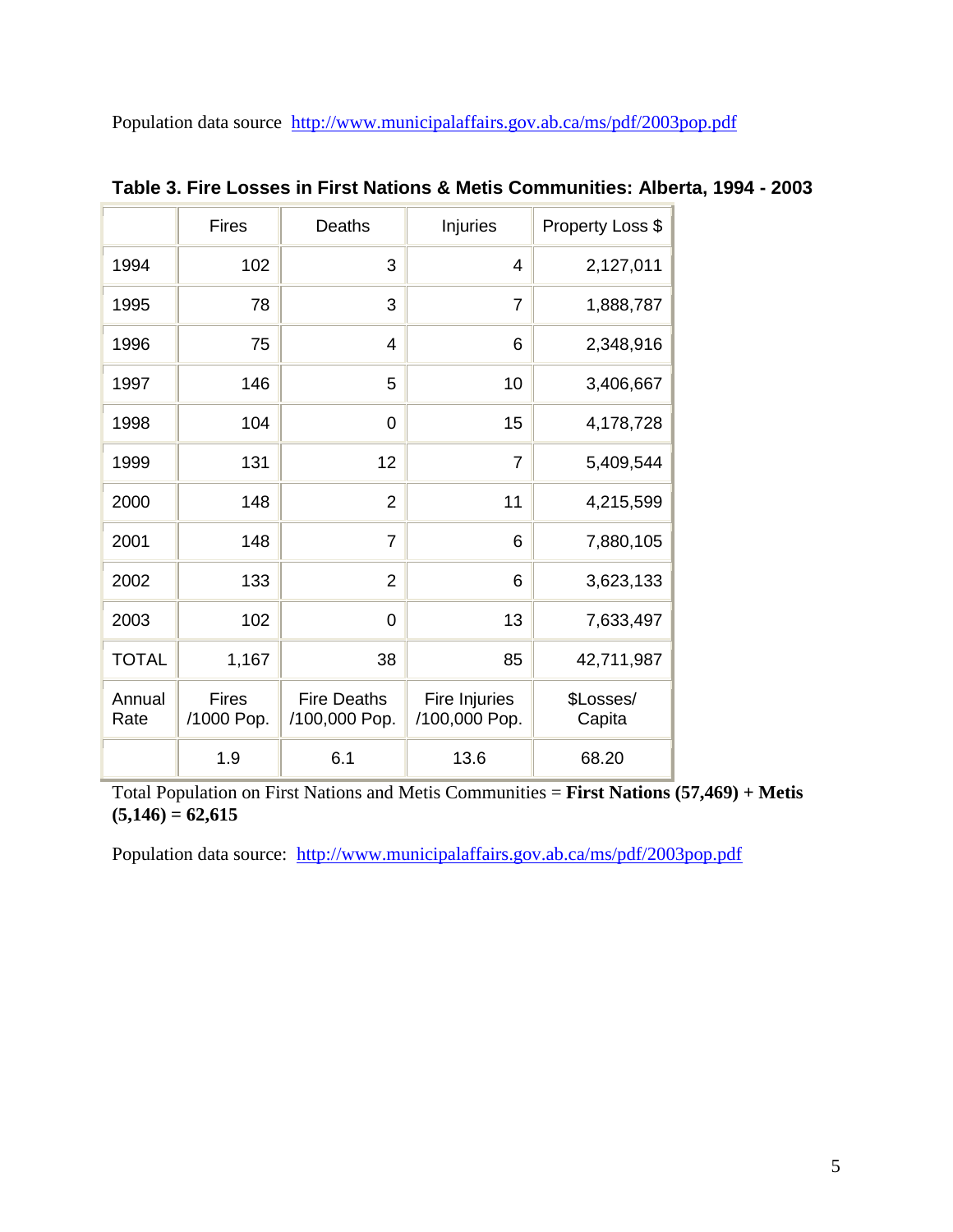| Year           | <b>Fires</b>               | Deaths                              | Injuries                       | Property Loss \$    |
|----------------|----------------------------|-------------------------------------|--------------------------------|---------------------|
| 1994           | 2672                       | 12                                  | 131                            | 69,833,416          |
| 1995           | 2430                       | 15                                  | 98                             | 73,575,706          |
| 1996           | 2465                       | 20                                  | 87                             | 75,998,122          |
| 1997           | 2605                       | 16                                  | 90                             | 83,324,603          |
| 1998           | 2747                       | 13                                  | 106                            | 87,562,720          |
| 1999           | 2623                       | 23                                  | 96                             | 85,885,909          |
| 2000           | 2870                       | 13                                  | 110                            | 99,285,402          |
| 2001           | 2998                       | 20                                  | 119                            | 136,222,807         |
| 2002           | 2338                       | 11                                  | 96                             | 116,707,847         |
| 2003           | 2155                       | 17                                  | 95                             | 237, 267, 582       |
| Total          | 25903                      | 160                                 | 1028                           | 1,065,664,114       |
| Annual<br>Rate | <b>Fires</b><br>/1000 Pop. | <b>Fire Deaths</b><br>/100,000 Pop. | Fire Injuries<br>/100,000 Pop. | \$Losses/<br>Capita |
|                | 2.8                        | 1.7                                 | 11.1                           | 115                 |

**Table 4. Fire Losses in Rural Alberta Municipalities: 1994-2003**

Population data source:<http://www.municipalaffairs.gov.ab.ca/ms/pdf/2003pop.pdf>

**Population in Rural municipalities = 928,760 (Rural centres include all municipalities oyther than urban, First Nations and Metis communities).**

**Total Alberta Population** = **3,091,831**

#### **Comments:**

- Fire death rate in Aboriginal communities  $(6.1)$  is  $\sim$  4 times higher than in rural municipalities (1.7) and  $\sim$  9 times higher than in urban centres (.7).
- Fire rate is ~1.5 times higher in rural communities (2.8) compared to urban and Aboriginal communities.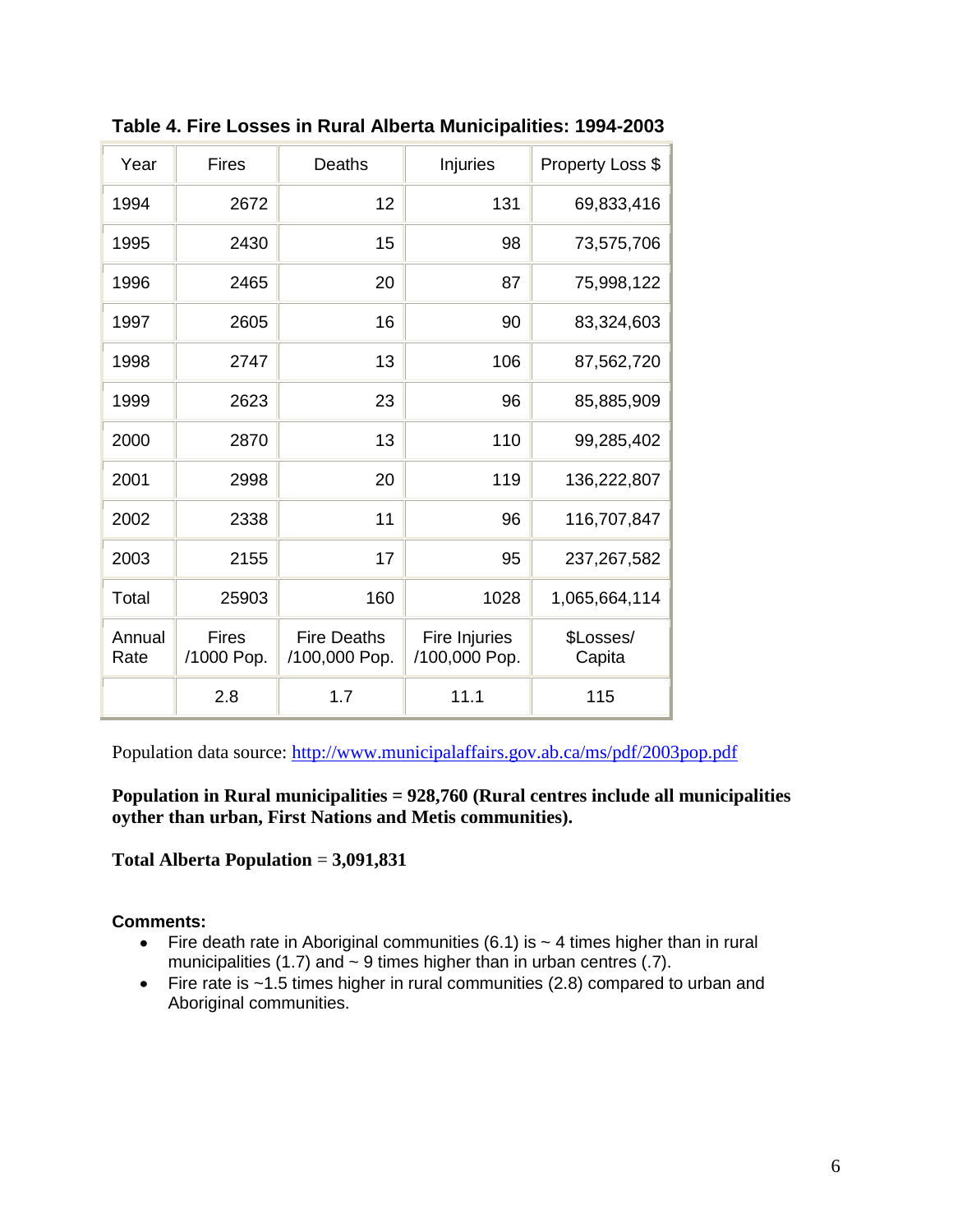# **2.3 Fire Losses in Major Occupancies in Alberta**

| Occupancy                                  | <b>Fires</b> | %     | Deaths         | Injuries | Property Loss \$ |
|--------------------------------------------|--------------|-------|----------------|----------|------------------|
| Assembly                                   | 1679         | 2.6   | 1              | 103      | 92,244,562       |
| Institutional                              | 368          | 0.6   | 5              | 63       | 21,348,934       |
| Residential                                | 18085        | 28.1  | 233            | 2523     | 637, 344, 707    |
| <b>Business and Personal Service</b>       | 395          | 0.6   | 1              | 25       | 22,984,638       |
| Mercantile                                 | 1280         | 2.0   | 3              | 140      | 141,761,665      |
| <b>Industrial Manufacturing Properties</b> | 1177         | 2.0   | $\overline{2}$ | 191      | 323,386,274      |
| <b>Storage Properties</b>                  | 3793         | 6.0   | 8              | 227      | 142,767,484      |
| Special Property-Transportation Equip.     | 31270        | 48.5  | 73             | 553      | 268,894,796      |
| <b>Miscellaneous Property</b>              | 6403         | 10.0  | 9              | 168      | 129,023,451      |
| Total                                      | 64450        | 100.4 | 335            | 3993     | 1,779,756,511    |

|  |  | Table 5. Fires and Losses in Major Occupancies, Alberta - 1994-2003 |
|--|--|---------------------------------------------------------------------|
|--|--|---------------------------------------------------------------------|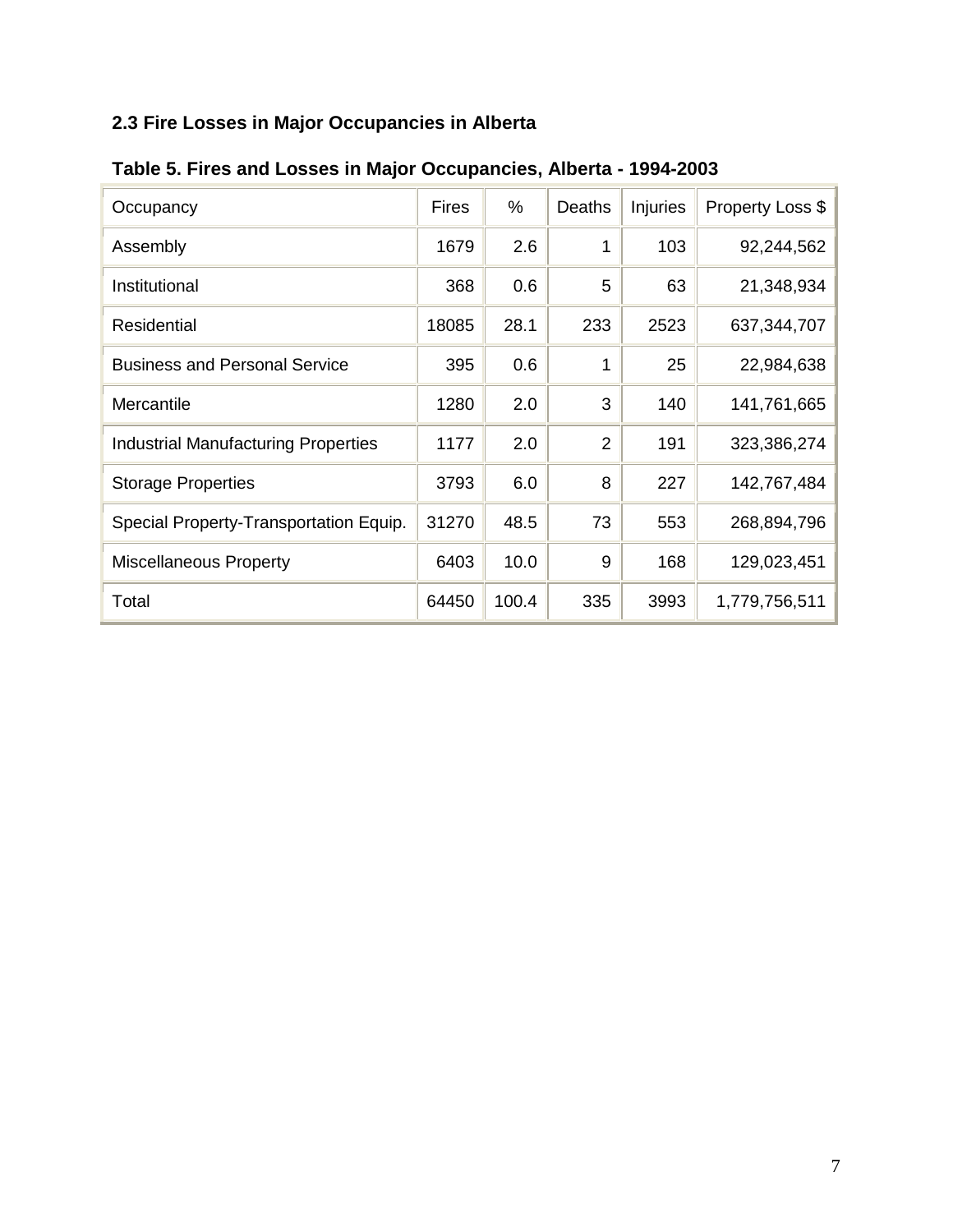| <b>Type of Residence</b>                                   | <b>Fires</b>   | %              | Deaths         | Injuries       | Property<br>Losses \$ |
|------------------------------------------------------------|----------------|----------------|----------------|----------------|-----------------------|
| One and Two Family Dwellings                               | 11,174         | 62             | 139            | 1,349          | 414,253,161           |
| Apartments                                                 | 4,080          | 23             | 38             | 882            | 150,714,679           |
| Rooming, Boarding, Lodging House (less<br>than 10 persons) | 53             | 0              | $\overline{2}$ | 19             | 2,644,008             |
| Rooming, Boarding, Lodging House-<br>Unclass.              | 47             | 0              | $\overline{2}$ | 8              | 1,234,681             |
| Hotel, Inn, Lodge (year round use)                         | 275            | 2              | $\overline{0}$ | 44             | 10,701,934            |
| Hotel, Inn, Lodge (seasonal use, in<br>season)             | 1              | 0              | 0              | 0              | 6,000                 |
| Hotel, Inn, Lodge (seasonal use, off<br>season)            | 3              | $\overline{0}$ | $\overline{0}$ | $\overline{0}$ | 176,000               |
| Hotel, Inn, Lodge (hostels)                                | 12             | 0              | 0              | $\overline{2}$ | 84,102                |
| Hotel, Inn, Lodge-Unclass.                                 | 4              | 0              | $\overline{0}$ | $\overline{0}$ | 353                   |
| Motor Hotel, Motel (fewer than 3 units)                    | 3              | 0              | 0              | $\overline{2}$ | 34,282                |
| Motor Hotel, Motel (3 to 20 units)                         | 23             | 0              | $\overline{0}$ | 1              | 646,328               |
| Motor Hotel, Motel (over 20 units)                         | 60             | 0              | $\overline{2}$ | 14             | 2,843,981             |
| Motor Hotel, Motel-Unclass.                                | $\overline{7}$ | 0              | 0              | 0              | 152,301               |
| School, College or University Dormitory                    | 20             | 0              | 0              | $\overline{0}$ | 139,318               |
| Sorority or Social Club, Fraternity                        | $\overline{2}$ | 0              | $\overline{0}$ | $\mathbf 0$    | 100,001               |
| <b>Military Barracks</b>                                   | 2              | 0              | $\overline{0}$ | $\overline{0}$ | 215,100               |
| Convent, Monastery or Other Religious<br>Dormitories       | 4              | 0              | 0              | $\mathbf 0$    | 31,200                |
| <b>Bunkhouse &amp; Worker's Barracks</b>                   | 67             | 0              | 1              | 6              | 2,915,335             |
| Dormitory-Unclass.                                         | 18             | 0              | $\overline{0}$ | $\overline{2}$ | 307,117               |
| Mobile Home (1 or 2 family units)                          | 1,238          | 7              | 42             | 133            | 40,079,294            |

# **Table 6. Fire Losses in Residential Occupancies in Alberta - 1994 - 2003**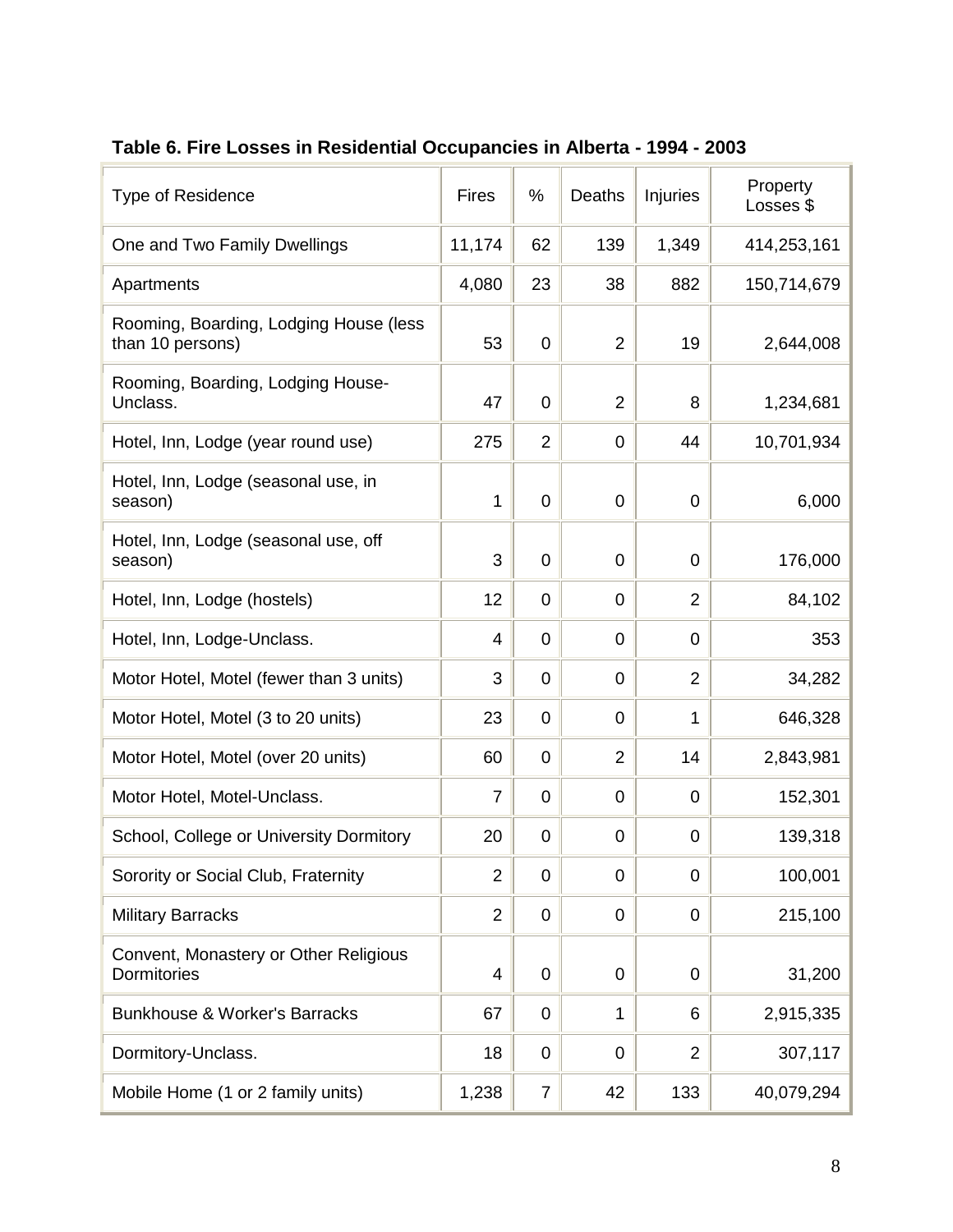| <b>Type of Residence</b>                  | <b>Fires</b>   | %              | Deaths         | <b>Injuries</b> | Property<br>Losses \$ |
|-------------------------------------------|----------------|----------------|----------------|-----------------|-----------------------|
| <b>Travel Trailer</b>                     | 348            | $\overline{2}$ | 3              | 31              | 3,177,336             |
| Camping Trailer (includes tent trailer)   | 81             | $\overline{0}$ | $\overline{0}$ | 3               | 301,981               |
| Motor Home (includes camperized van)      | 349            | $\overline{2}$ | $\overline{2}$ | 19              | 5,269,367             |
| <b>Truck with Camper</b>                  | 101            | 1              | 1              | $\overline{4}$  | 359,636               |
| <b>Tents</b>                              | 25             | $\overline{0}$ | $\overline{0}$ | $\overline{2}$  | 61,372                |
| Mobile Home, Trailer-Unclass.             | 23             | $\overline{0}$ | $\overline{0}$ | $\overline{0}$  | 252,993               |
| Single Cabins                             | 7              | $\overline{0}$ | 1              | 1               | 108,093               |
| Camps/Retreats-Unclass.                   | $\overline{2}$ | $\overline{0}$ | $\overline{0}$ | $\overline{0}$  | 21,250                |
| Childrens' Playhouse                      | 38             | $\overline{0}$ | $\overline{0}$ | 1               | 41,772                |
| <b>Residential Miscellaneous-Unclass.</b> | 15             | $\overline{0}$ | $\overline{0}$ | $\overline{0}$  | 312,389               |
| Total                                     | 18,082         | 100            | 233            | 2,523           | 637, 185, 364         |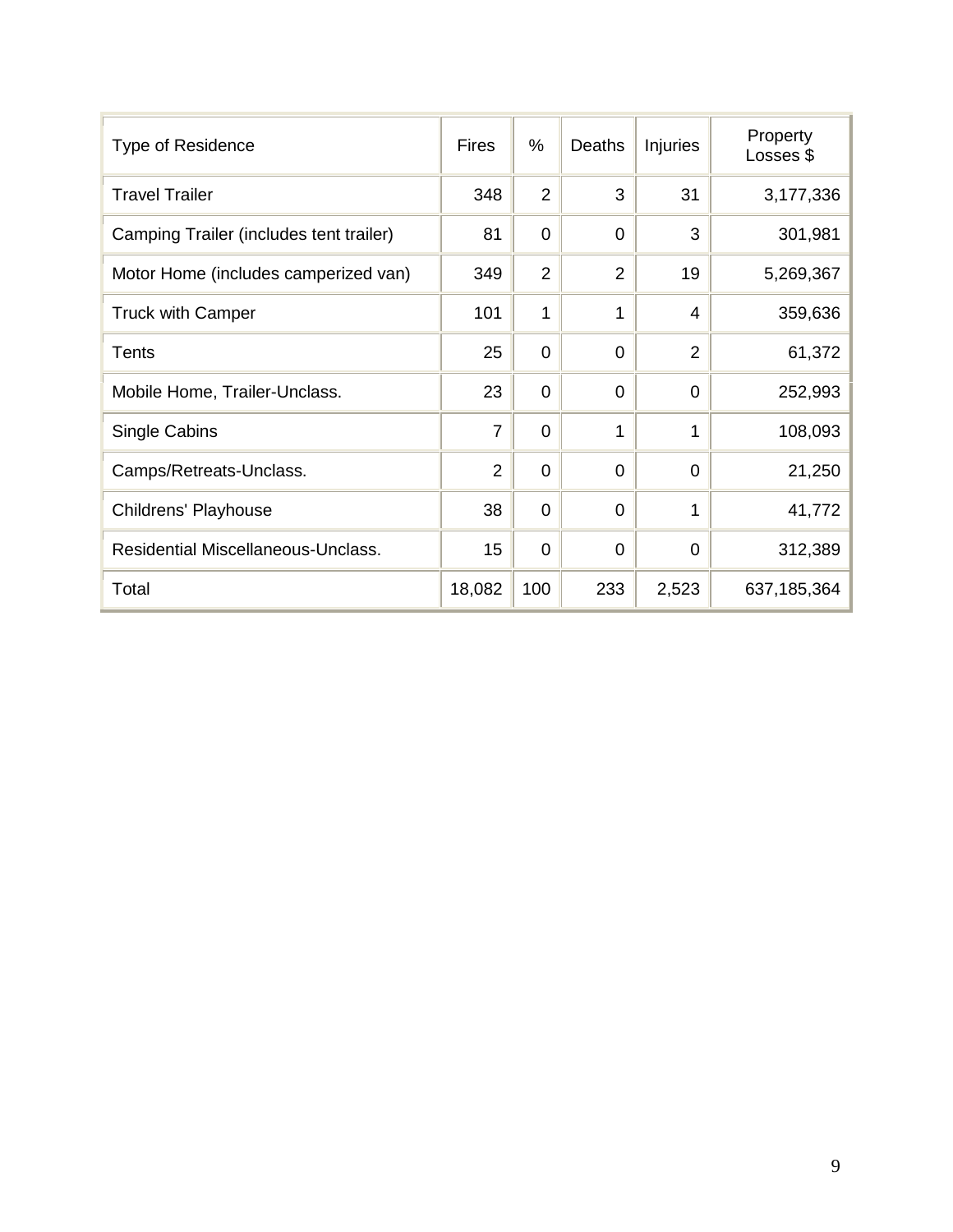## **2.4 Fire Losses in Special Property/Transportation Equipment**

| Type of Property                                   | <b>Fires</b> | %              | Deaths         | <b>Injuries</b> | <b>Property Losses</b><br>Ψ |
|----------------------------------------------------|--------------|----------------|----------------|-----------------|-----------------------------|
| <b>Outdoor Property</b>                            | 10,158       | 32             | 7              | 175             | 7,133,070                   |
| <b>Special Connecting Thoroughfares</b>            | 33           | $\Omega$       | $\overline{0}$ | $\overline{2}$  | 2,156,202                   |
| <b>Under Construction or Demolition-</b><br>Vacant | 1,084        | 3              | 3              | 72              | 52,828,551                  |
| Watercraft                                         | 116          | $\overline{0}$ | $\overline{0}$ | 1               | 685,876                     |
| Rail Transport Vehicle & Equipment                 | 66           | $\Omega$       | $\overline{0}$ | 4               | 2,428,918                   |
| <b>Ground Transport Vehicles</b>                   | 16,977       | 54             | 58             | 240             | 101,497,496                 |
| Aircraft                                           | 15           | $\overline{0}$ | $\overline{0}$ | 1               | 815,811                     |
| <b>Special Vehicles</b>                            | 2,820        | 9              | 5              | 58              | 101,348,672                 |
| <b>Marine Docking Facility</b>                     | 1            | $\Omega$       | $\overline{0}$ | 0               | 200                         |
| Total                                              | 31,270       | 100            | 73             | 553             | 268,894,796                 |

# **Table 7. Fire Losses in Special Property/Transportation Eqpt., Alberta - 1994 - 2003**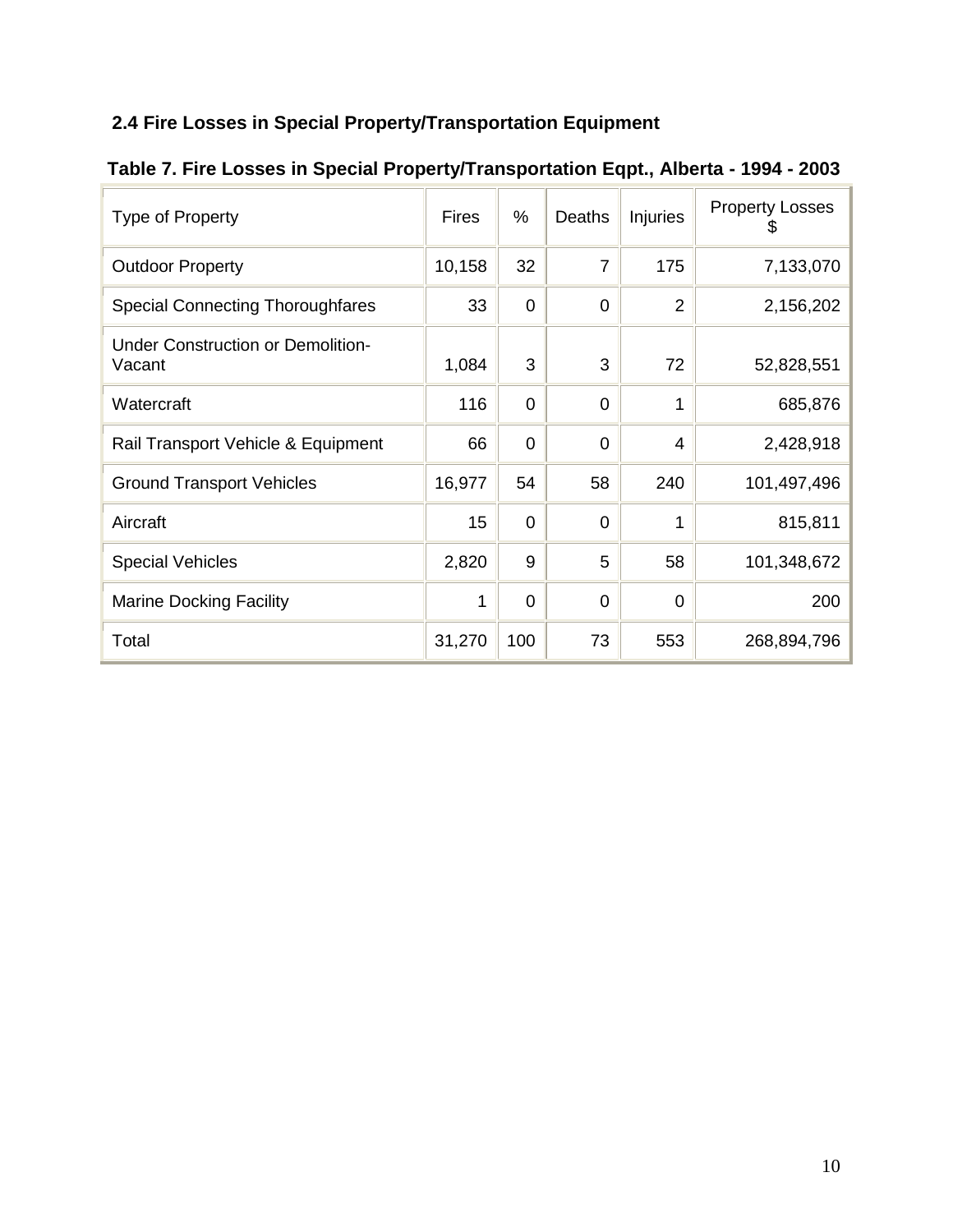#### **Table 8. Fire Losses in Ground Transport Vehicles by Type of Vehicle, Alberta - 1994 - 2003**

| Type of Vehicle                                                | <b>Fires</b> | $\%$           | Deaths   | <b>Injuries</b> | Property<br>Losses \$ |
|----------------------------------------------------------------|--------------|----------------|----------|-----------------|-----------------------|
| Automobile (Incl. cars/light<br>trucks/vans/single body units) | 8,256        | 49             | 27       | 86              | 24,897,938            |
| Cars                                                           | 833          | 5              | 3        | 7               | 3,644,637             |
| Trucks (incl. light trucks/van/single body<br>units)           | 853          | 5              | 3        | 6               | 6,342,637             |
| <b>Bus, Trackless Trolley</b>                                  | 92           | 1              | 3        | 9               | 2,063,783             |
| <b>Compressed or LP Gas Tank Truck</b>                         | 22           | $\overline{0}$ | $\Omega$ | 1               | 1,019,897             |
| Flammable Liquid, Chemical Tank Truck                          | 73           | $\overline{0}$ | 1        | 19              | 4,316,708             |
| General Truck (incl. mail truck, trailer<br>truck, tow truck)  | 5,963        | 35             | 17       | 94              | 40,714,453            |
| Motorcycle                                                     | 77           | $\overline{0}$ | $\Omega$ | $\Omega$        | 238,510               |
| Vehicle & Non-Motorized Hauling Vehicle                        | 163          | 1              | $\Omega$ | 4               | 2,382,922             |
| <b>Tractor Trailer</b>                                         | 415          | $\overline{2}$ | 4        | 11              | 14,045,897            |
| Ground Transport Vehicle-Unclass.                              | 230          | 1              | $\Omega$ | 3               | 1,830,114             |
| Total                                                          | 16,977       | 100            | 58       | 240             | 101,497,496           |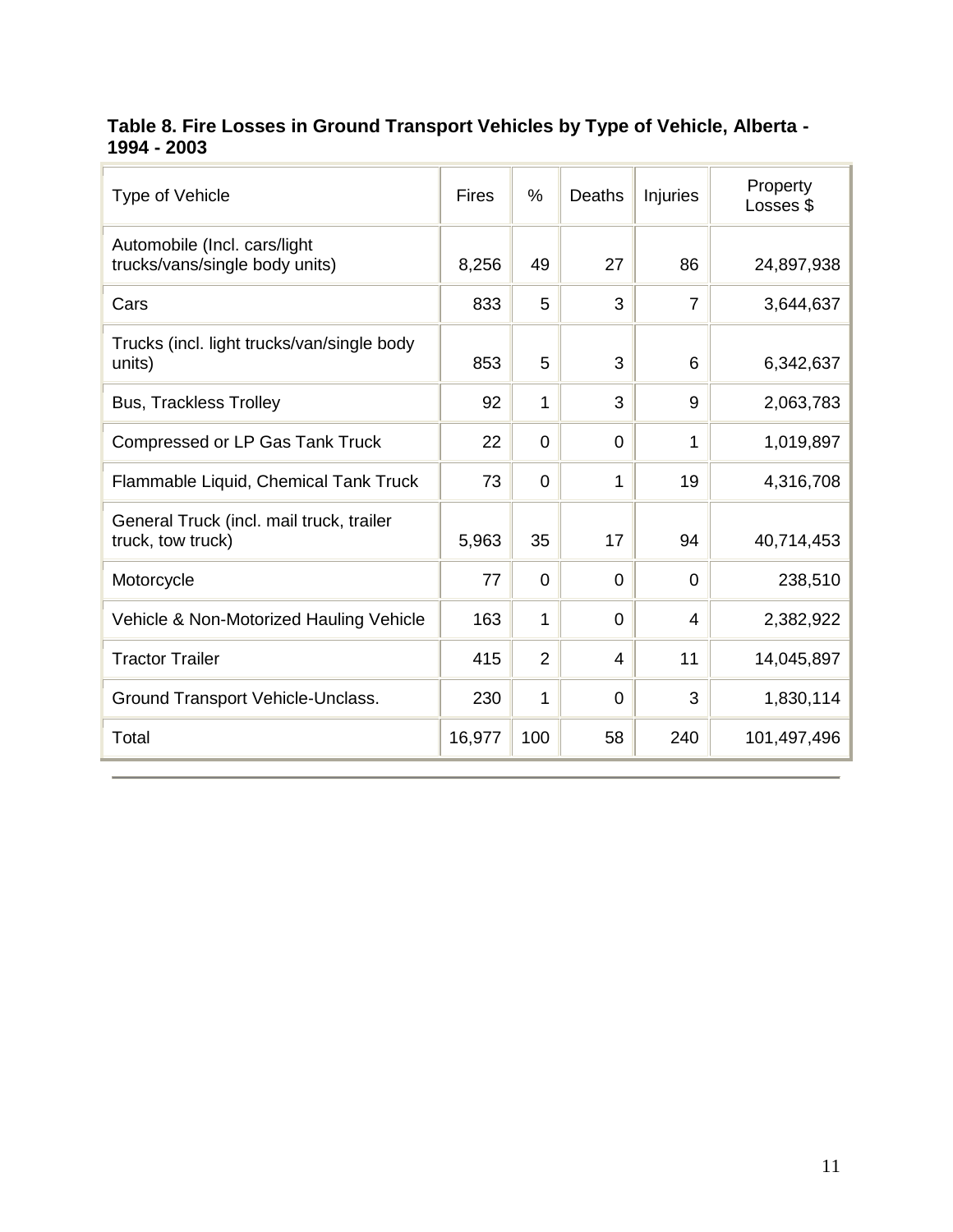#### **Table 9. Fire Losses in Buildings Under-construction/Demolition/Vacant, Alberta - 1994 - 2003**

| Type of Building                                     | <b>Fires</b> | $\%$           | <b>Deaths</b> | Injuries | <b>Property Losses</b><br>Ψ |
|------------------------------------------------------|--------------|----------------|---------------|----------|-----------------------------|
| <b>Buildings Under Construction</b>                  | 295          | 27             | 0             | 32       | 36,966,087                  |
| <b>Buildings Under Demolition</b>                    | 20           | $\overline{2}$ | 0             | 5        | 8,525                       |
| Construction, Other Than Buildings                   | 23           | $\overline{2}$ | 0             | 1        | 303,513                     |
| Vacant Property, Property Without<br>Contents        | 433          | 40             | 1             | 22       | 7,371,151                   |
| Unoccupied Property (unoccupied over 30<br>days)     | 78           | $\overline{7}$ | $\Omega$      | 3        | 2,239,674                   |
| Contractor's Shed                                    | 148          | 14             | 1             | 4        | 2,720,066                   |
| <b>Building Under Major Renovation</b>               | 76           | $\overline{7}$ | 1             | 4        | 3,129,279                   |
| Under Construction or Demolition-Vacant-<br>Unclass. | 11           | 1              | $\Omega$      | 1        | 90,256                      |
| Total                                                | 1,084        | 100            | 3             | 72       | 52,828,551                  |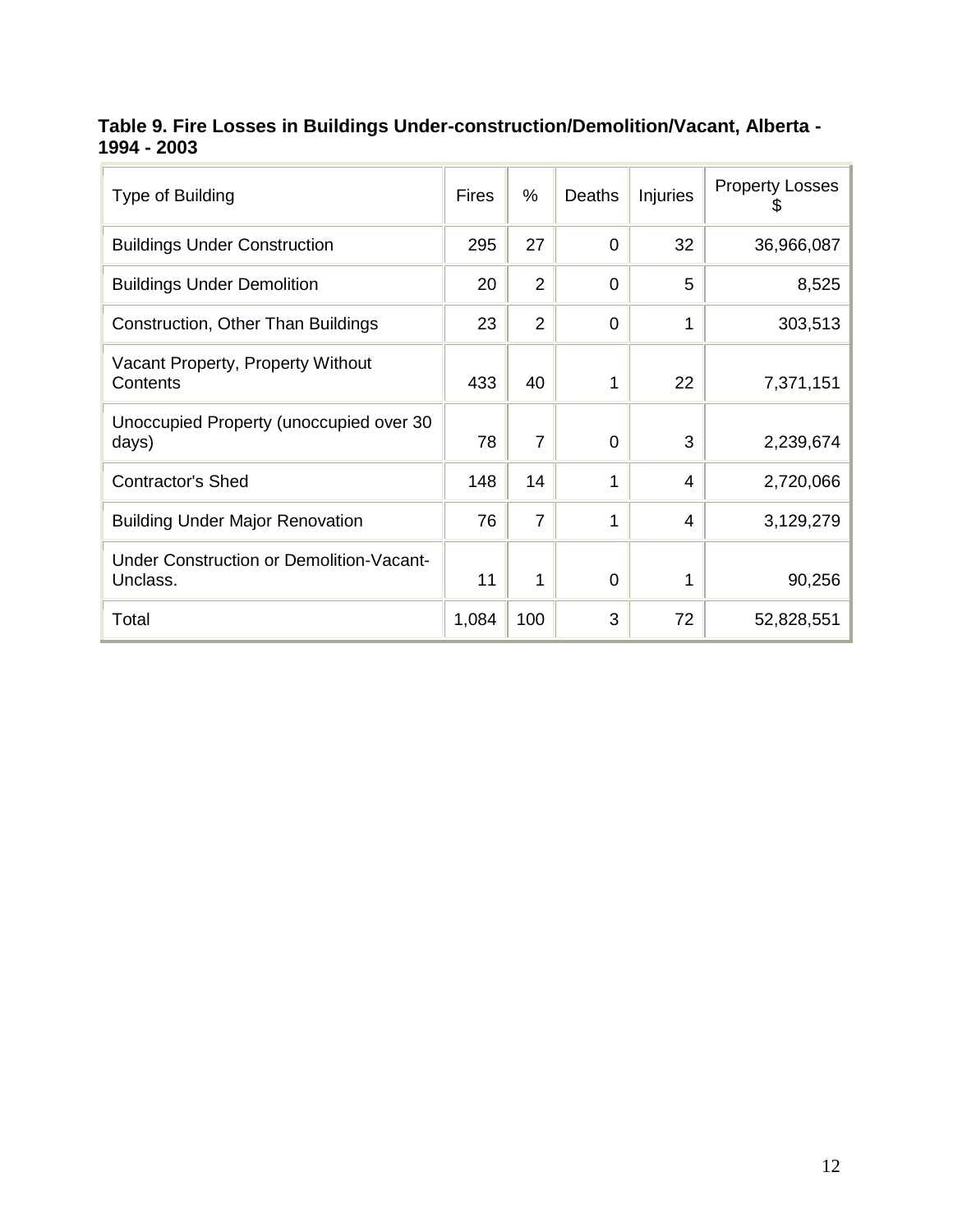#### **2.4 Fire Losses in Alberta Homes**

| Type of Home                 | <b>Fires</b> | %   | Deaths | Injuries | Property Losses \$ |
|------------------------------|--------------|-----|--------|----------|--------------------|
| One/Two Family Dwellings     | 11,174       | 68  | 139    | 1,349    | 414,256,141        |
| Apartments, Tenements, Flats | 4,080        | 25  | 38     | 882      | 150,714,679        |
| <b>Mobile Homes</b>          | 1,238        | 8   | 42     | 133      | 40,079,294         |
| Total                        | 16,492       | 100 | 219    | 2,364    | 605,050,114        |

#### **Table 10. Fire Losses in Alberta Homes - 1994 - 2003**

## **Table 11. Major Known Causes of Home Fires, Alberta - 1994 - 2003**

| <b>Fire Causes</b>              | Fires | % Fires        | Deaths         | Injuries | Property Loss \$ |
|---------------------------------|-------|----------------|----------------|----------|------------------|
| <b>Other Cooking</b>            | 2142  | 13             | 24             | 268      | 37,432,308       |
| Smoking                         | 1935  | 12             | 72             | 403      | 62,044,801       |
| Other Causes/Unknown            | 1933  | 12             | 43             | 212      | 129,552,568      |
| Overheated Cooking Oil Fire     | 1772  | 11             | 4              | 381      | 23,165,328       |
| Heating Eqpt. Related           | 1755  | 11             | 18             | 218      | 63,205,643       |
| Arson/Set Fire                  | 1632  | 10             | 17             | 178      | 53,338,939       |
| Electrical Distrib. Eqpt.       | 1043  | 6              | $\overline{7}$ | 73       | 55,507,943       |
| Child Fireplay                  | 858   | 5              | 10             | 246      | 26,303,551       |
| Candle (accident)               | 787   | 5              | 9              | 182      | 21,601,202       |
| <b>Exposure Fire</b>            | 772   | 5              | $\mathbf 0$    | 3        | 73,819,544       |
| <b>Clothes Dryer</b>            | 539   | 3              | 1              | 15       | 6,851,003        |
| Appliance/Equipment Related     | 511   | 3              | $\mathbf{1}$   | 43       | 15,347,074       |
| Light/Fluorescent Bulb          | 399   | $\overline{2}$ | $\overline{4}$ | 49       | 13,360,560       |
| Flammable/Comb. Liquid Ignition | 188   | 1              | $\overline{2}$ | 60       | 5,502,750        |
| <b>Welding/Torch Too Close</b>  | 138   | $\mathbf{1}$   | $\overline{0}$ | 15       | 14,134,442       |
| Flammable Gas Ignition          | 54    | 0              | 6              | 18       | 3,131,151        |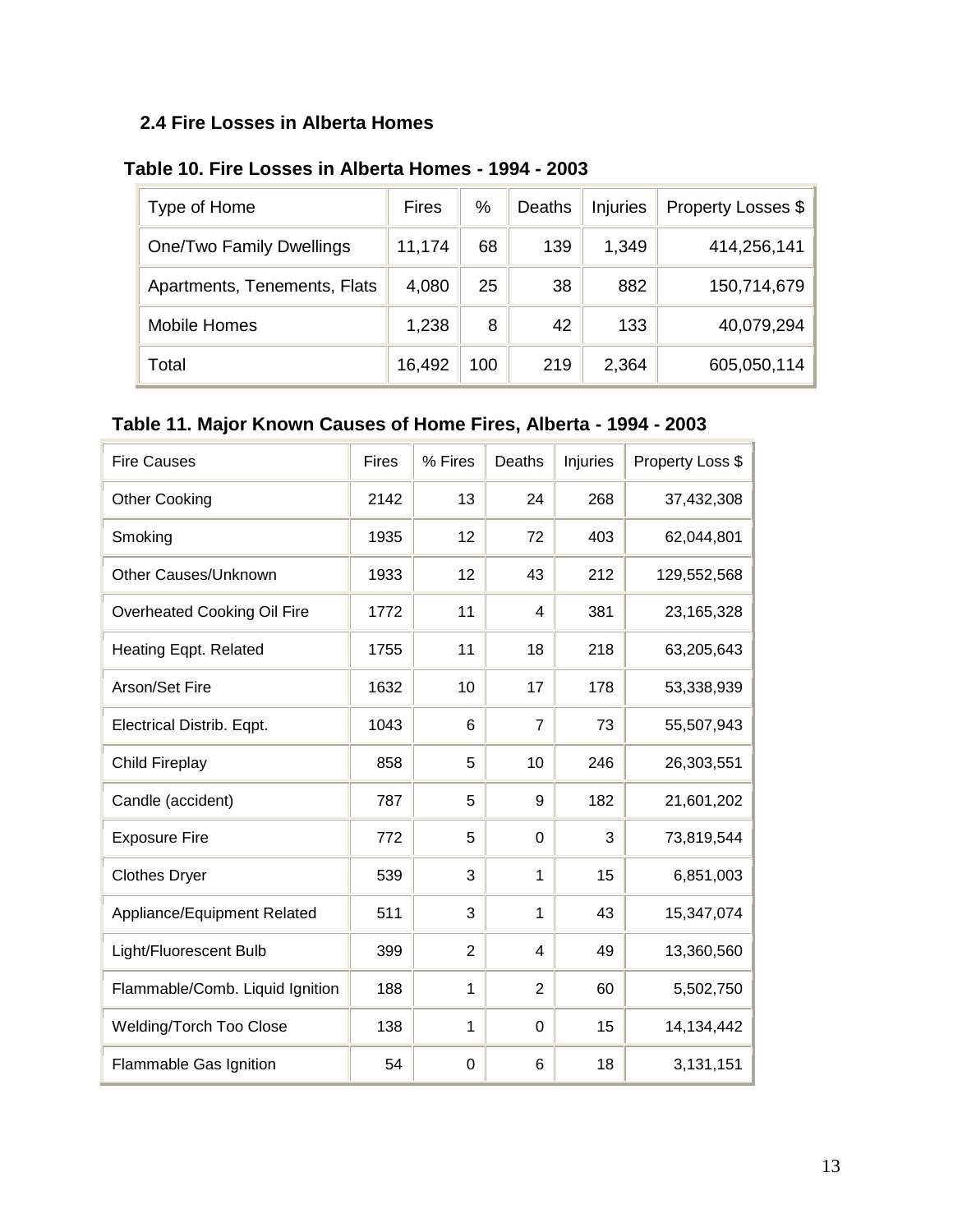| <b>Fire Causes</b>              | Fires | % Fires | Deaths | Injuries | Property Loss \$ |
|---------------------------------|-------|---------|--------|----------|------------------|
| Inadequate Control of Open Fire | 34    |         |        |          | 751,307          |
| Total                           | 16492 | 100     | 219    | 2364     | 605,050,114      |

#### **Home Fires by Smoke Alarm Operation in Alberta: 1999 – 2003**

#### Table 1

#### **COMMUNITY TYPE = URBAN**

| Smoke<br>Alarm<br>Installation | <b>Fires</b> | % Of<br><b>Fires</b> | Deaths | % Of<br>Deaths | <b>Injuries</b> | % Of<br><b>Injuries</b> | \$ Losses   | % Of \$<br>Losses |
|--------------------------------|--------------|----------------------|--------|----------------|-----------------|-------------------------|-------------|-------------------|
| <b>Not</b><br>Installed        | 1627         | 31                   | 11     | 23             | 138             | 18                      | 62,318,502  | 30                |
| Installed                      | 3639         | 69                   | 36     | 77             | 616             | 82                      | 146,947,272 | 70                |
| Total                          | 5266         | 100                  | 47     | 100            | 754             | 100                     | 209,265,774 | 100               |

#### **Note**:

Smoke alarm status and operation are analyzed for the five year period 1999 – 2003, for three community groupings: Urban; First Nations & Metis ; Rural.

Tables numbered 1: Provide smoke alarm installation status in various community groupings

Tables numbered 2: Provide activation status of installed smoke alarms

Tables numbered 3: Show whether activated alarms assisted occupants or not

Tables numbered 4: Show why activated alarms did not assist occupants

Tables numbered 5: Show the reasons why alarms did not activate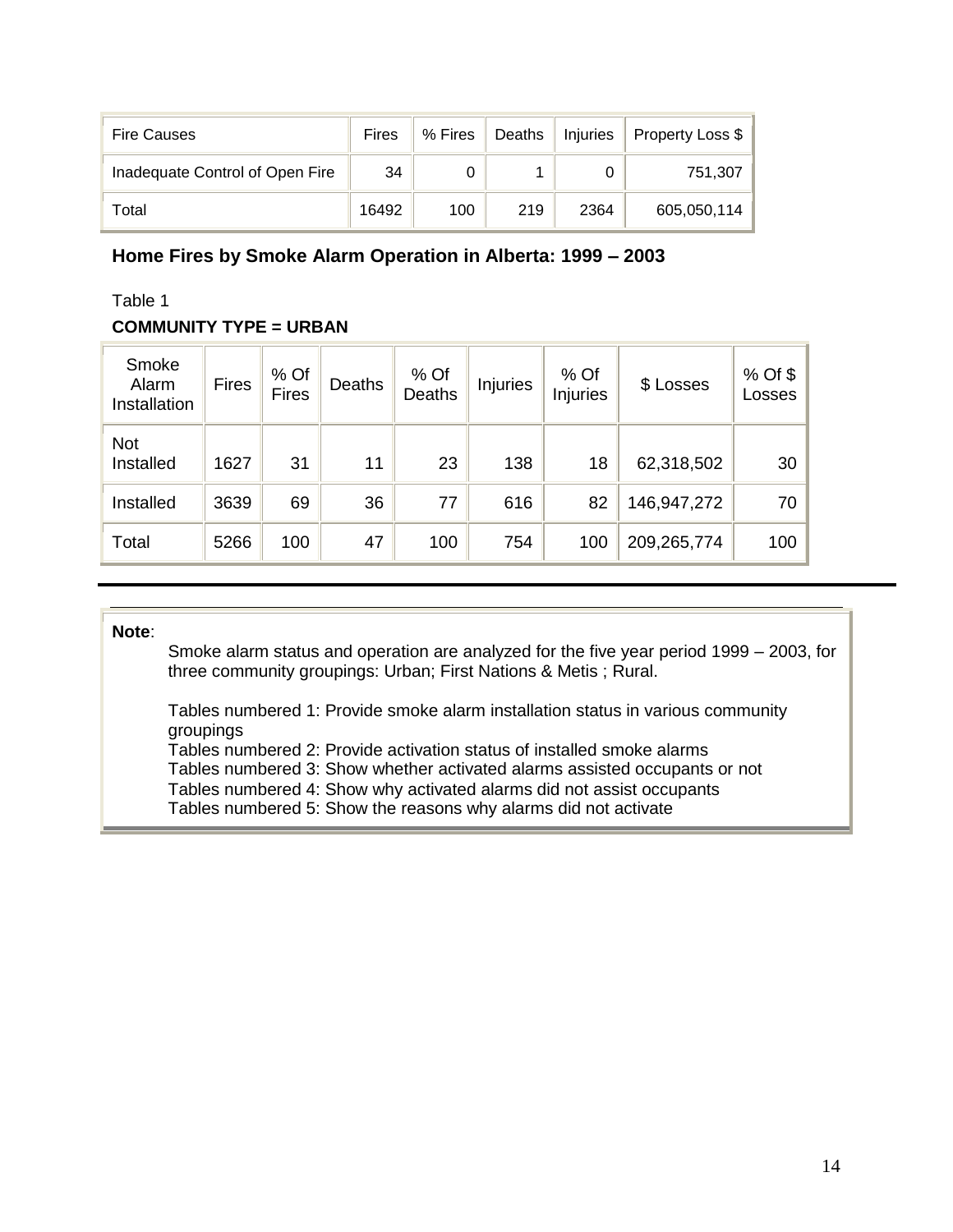Home Fires by Smoke Alarm Operation in Alberta: 1999 - 2003 Table 1

| Smoke<br>Alarm<br>Installation | <b>Fires</b> | % Of<br><b>Fires</b> | <b>Deaths</b> | % Of<br><b>Deaths</b> | <b>Injuries</b> | $%$ Of<br><b>Injuries</b> | \$ Losses   | % Of \$<br>Losses |
|--------------------------------|--------------|----------------------|---------------|-----------------------|-----------------|---------------------------|-------------|-------------------|
| Not Installed                  | 1582         | 60                   | 17            | 37                    | 81              | 38                        | 83,946,285  | 52                |
| Installed                      | 1074         | 40                   | 29            | 63                    | 134             | 62                        | 76,749,468  | 48                |
| Total                          | 2656         | 100                  | 46            | 100                   | 215             | 100                       | 160,695,753 | 100               |

#### **COMMUNITY TYPE = RURAL**

Home Fires by Smoke Alarm Operation in Alberta: 1999 - 2003 Table 1

#### **COMMUNITY TYPE = FIRST NATIONS & METIS**

| Smoke<br>Alarm<br>Installation | <b>Fires</b> | % Of<br><b>Fires</b> | Deaths | % Of<br>Deaths | Injuries | % Of<br><b>Injuries</b> | \$ Losses  | % Of \$<br>Losses |
|--------------------------------|--------------|----------------------|--------|----------------|----------|-------------------------|------------|-------------------|
| Not Installed                  | 207          | 62                   | 12     | 57             | 21       | 58                      | 9,499,957  | 62                |
| Installed                      | 128          | 38                   | 9      | 43             | 15       | 42                      | 5,905,247  | 38                |
| Total                          | 335          | 100                  | 21     | 100            | 36       | 100                     | 15,405,204 | 100               |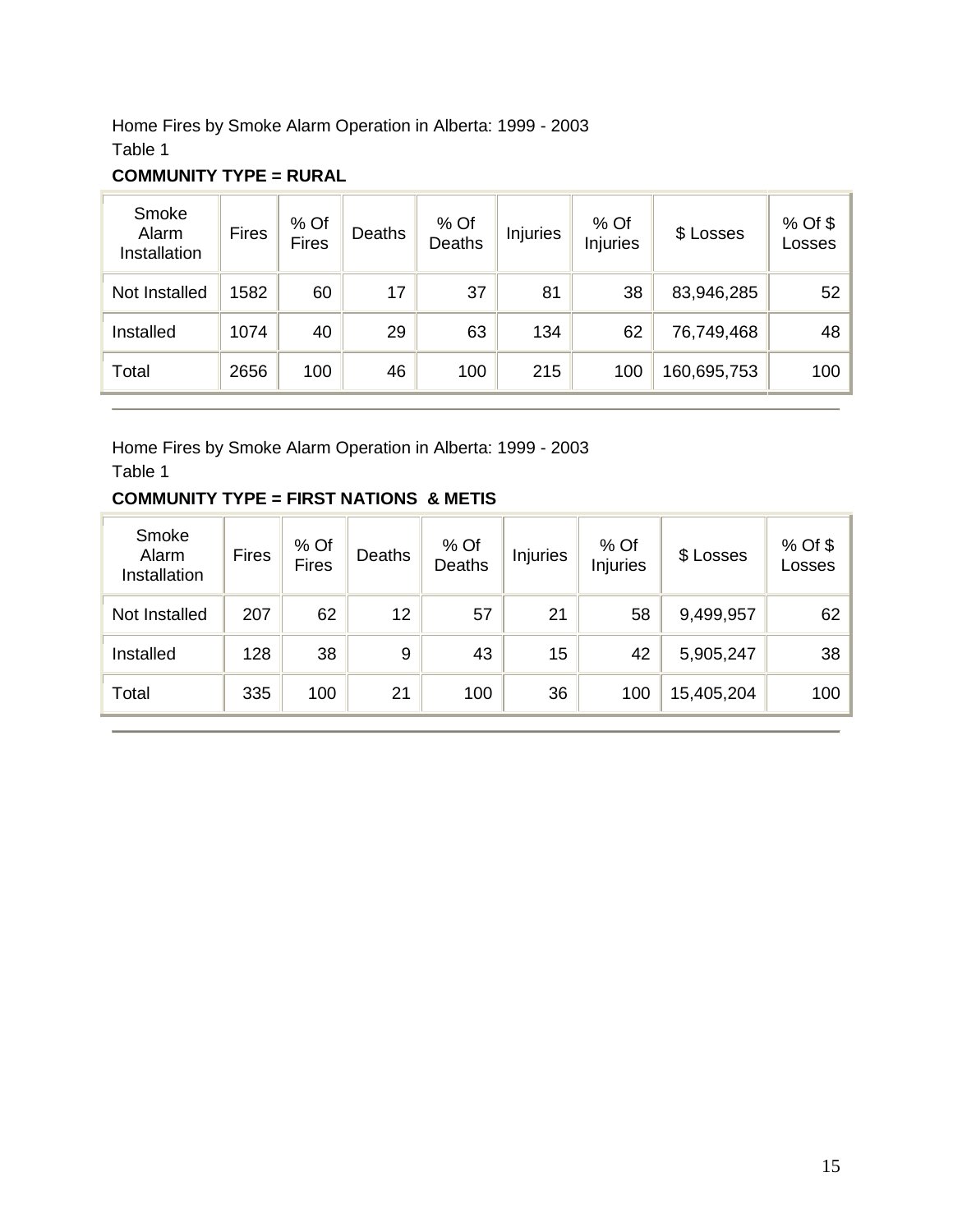Table2. Activation of Smoke Alarms

#### **COMMUNITY TYPE = URBAN**

| Activation of<br>Smoke<br>Alarms | <b>Fires</b> | % Of<br><b>Fires</b> | <b>Deaths</b> | % Of<br>Deaths | Injuries | % Of<br><b>Injuries</b> | \$ Losses    | $%$ of \$<br>Losses |
|----------------------------------|--------------|----------------------|---------------|----------------|----------|-------------------------|--------------|---------------------|
| Activated                        | 1420         | 39                   | 15            | 42             | 258      | 42                      | 45, 123, 212 | 31                  |
| <b>Not</b><br>Activated          | 1205         | 33                   | 5             | 14             | 184      | 30                      | 19,729,485   | 13                  |
| Activation -<br>unknown          | 1014         | 28                   | 16            | 44             | 174      | 28                      | 82,094,575   | 56                  |
| Total                            | 3639         | 100                  | 36            | 100            | 616      | 100                     | 146,947,272  | 100                 |

# Table2. Activation of Smoke Alarms

### **COMMUNITY TYPE = RURAL**

| Activation of<br>Smoke<br>Alarms | <b>Fires</b> | % Of<br><b>Fires</b> | <b>Deaths</b> | $%$ Of<br>Deaths | <b>Injuries</b> | $%$ Of<br><b>Injuries</b> | \$ Losses  | $%$ of \$<br>Losses |
|----------------------------------|--------------|----------------------|---------------|------------------|-----------------|---------------------------|------------|---------------------|
| Activated                        | 273          | 25                   | 7             | 24               | 53              | 40                        | 21,075,628 | 27                  |
| <b>Not</b><br>Activated          | 168          | 16                   | 6             | 21               | 32              | 24                        | 9,614,095  | 13                  |
| Activation -<br>unknown          | 633          | 59                   | 16            | 55               | 49              | 37                        | 46,059,745 | 60                  |
| Total                            | 1074         | 100                  | 29            | 100              | 134             | 100                       | 76,749,468 | 100                 |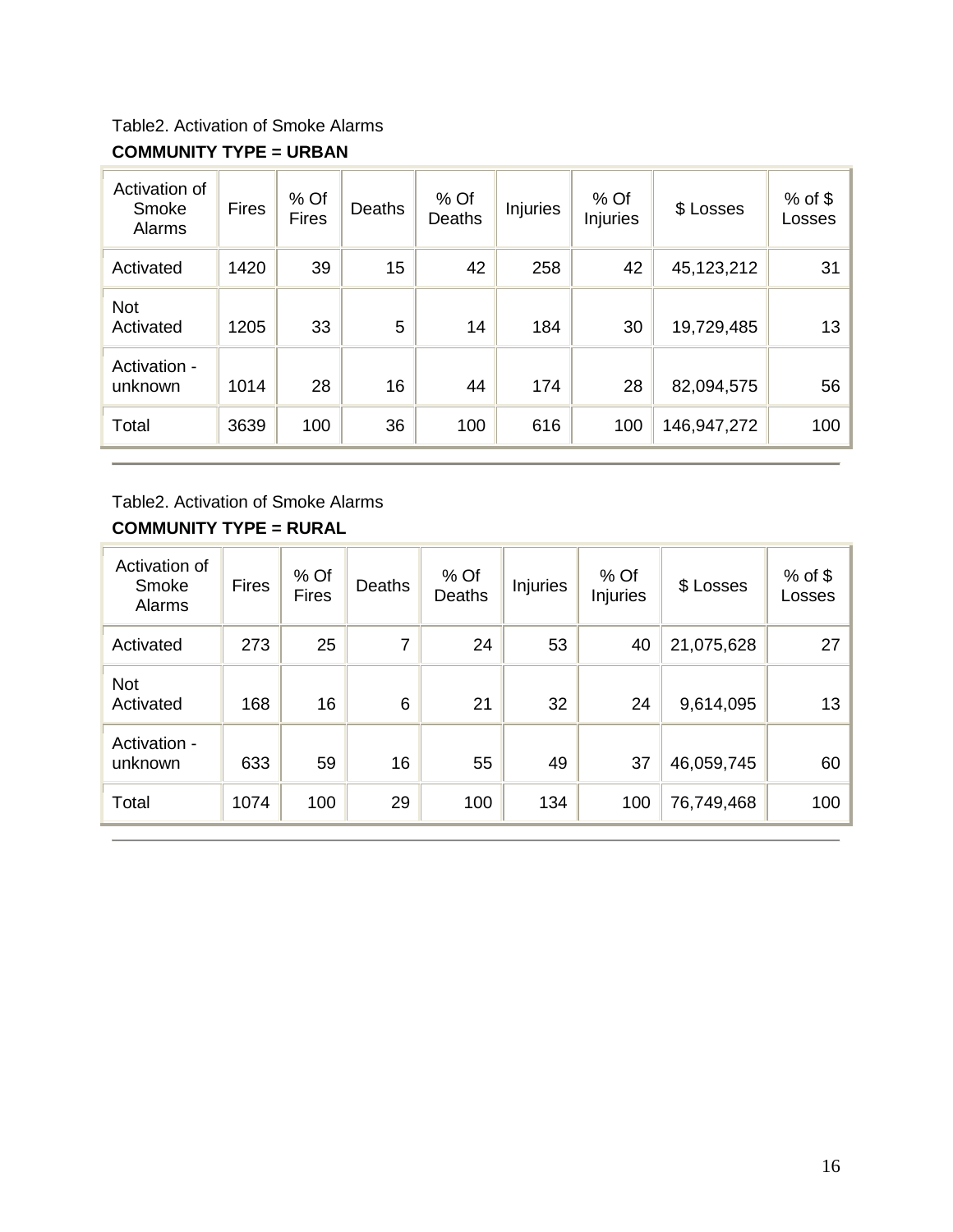## Table2. Activation of Smoke Alarms **COMMUNITY TYPE = FIRST NATIONS & METIS**

| Activation of<br>Smoke<br>Alarms | <b>Fires</b> | % Of<br><b>Fires</b> | <b>Deaths</b>  | $%$ Of<br><b>Deaths</b> | <b>Injuries</b> | $%$ Of<br>Injuries | \$ Losses | $%$ of \$<br>Losses |
|----------------------------------|--------------|----------------------|----------------|-------------------------|-----------------|--------------------|-----------|---------------------|
| Activated                        | 9            | 7                    | 0              | $\overline{0}$          | $\mathbf 0$     | $\overline{0}$     | 292,946   | 5 <sup>1</sup>      |
| <b>Not Activated</b>             | 20           | 16                   | $\overline{2}$ | 22                      | 1               | 7                  | 591,417   | 10 <sup>1</sup>     |
| Activation -<br>unknown          | 99           | 77                   | $\overline{7}$ | 78                      | 14              | 93                 | 5,020,884 | 85                  |
| Total                            | 128          | 100                  | 9              | 100                     | 15              | 100                | 5,905,247 | 100                 |

#### Table3. Alarm Assistance to Occupants

#### **COMMUNITY TYPE = URBAN**

| Alarm<br>Assistance to<br>Occupants                 | <b>Fires</b> | % Of<br><b>Fires</b> | Deaths         | % Of<br><b>Deaths</b> | Injuries | $%$ Of<br>Injuries | \$ Losses  | $%$ Of \$<br>Losses |
|-----------------------------------------------------|--------------|----------------------|----------------|-----------------------|----------|--------------------|------------|---------------------|
| Occupant<br>evacuation<br>unknown                   | 90           | 6                    | 1              | $\overline{7}$        | 15       | 6                  | 2,393,404  | 5                   |
| <b>Not</b><br>applicable/no<br>occupants            | 32           | $\overline{2}$       | $\overline{0}$ | $\overline{0}$        | 1        | $\mathbf 0$        | 1,361,411  | 3                   |
| Alarm assisted<br>occupants to<br>evacuate          | 997          | 70                   | 10             | 67                    | 194      | 75                 | 35,080,524 | 78                  |
| Alarm did not<br>assist<br>occupants to<br>evacuate | 301          | 21                   | 4              | 27                    | 48       | 19                 | 6,287,873  | 14                  |
| Total                                               | 1420         | 100                  | 15             | 100                   | 258      | 100                | 45,123,212 | 100                 |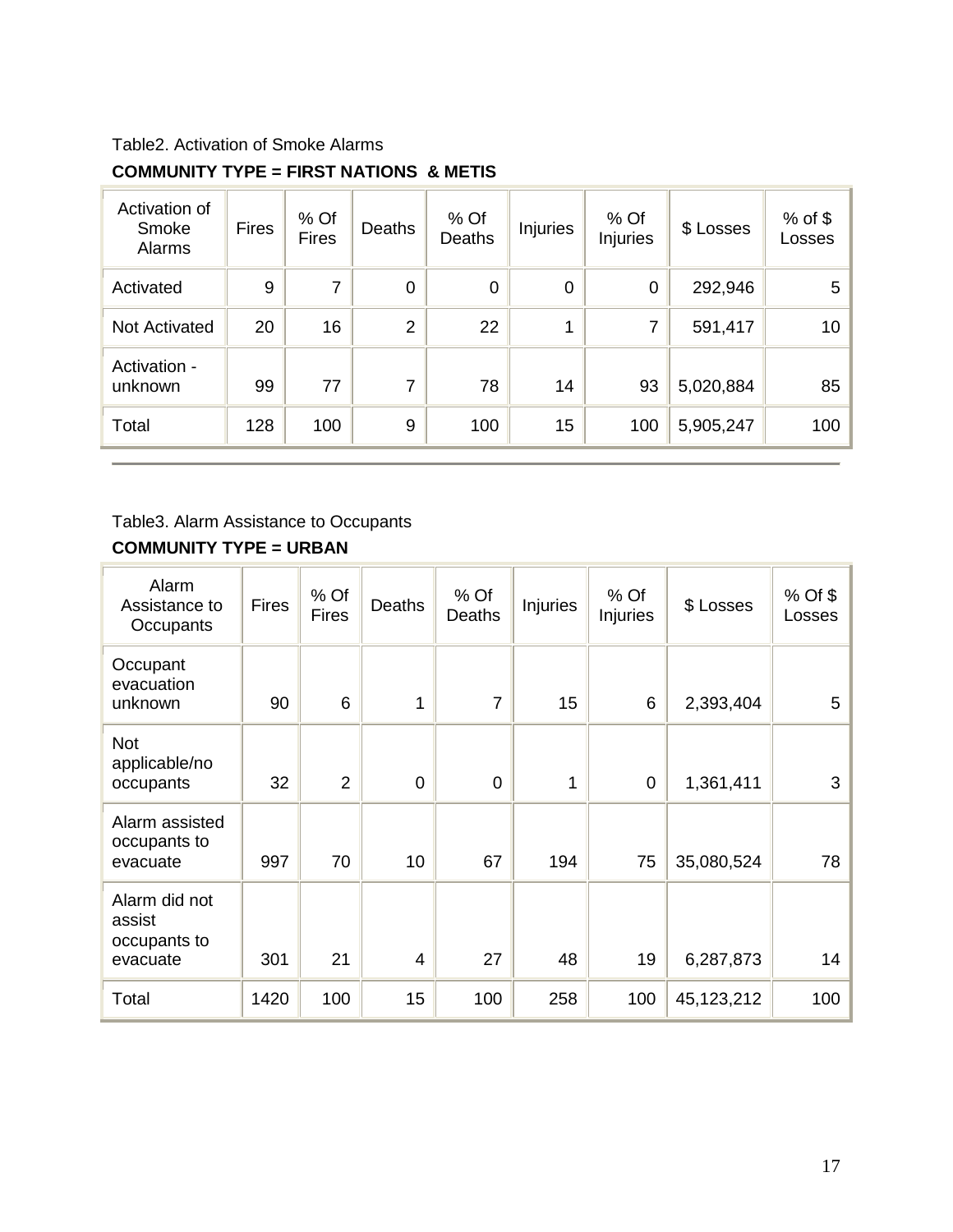Table3. Alarm Assistance to Occupants

#### **COMMUNITY TYPE = RURAL**

| Alarm<br>Assistance to<br>Occupants                 | <b>Fires</b> | % Of<br><b>Fires</b> | Deaths         | % Of<br>Deaths | <b>Injuries</b> | % Of<br>Injuries | \$ Losses  | $%$ Of \$<br>Losses |
|-----------------------------------------------------|--------------|----------------------|----------------|----------------|-----------------|------------------|------------|---------------------|
| Occupant<br>evacuation<br>unknown                   | 23           | 8                    | $\overline{0}$ | $\Omega$       | 2               | 4                | 1,607,025  | 8                   |
| <b>Not</b><br>applicable/no<br>occupants            | 17           | 6                    | $\overline{0}$ | $\mathbf 0$    | $\overline{0}$  | $\overline{0}$   | 1,631,237  | 8                   |
| Alarm assisted<br>occupants to<br>evacuate          | 171          | 63                   | $\overline{4}$ | 57             | 45              | 85               | 12,787,252 | 61                  |
| Alarm did not<br>assist<br>occupants to<br>evacuate | 62           | 23                   | 3              | 43             | 6               | 11               | 5,050,114  | 24                  |
| Total                                               | 273          | 100                  | 7              | 100            | 53              | 100              | 21,075,628 | 100                 |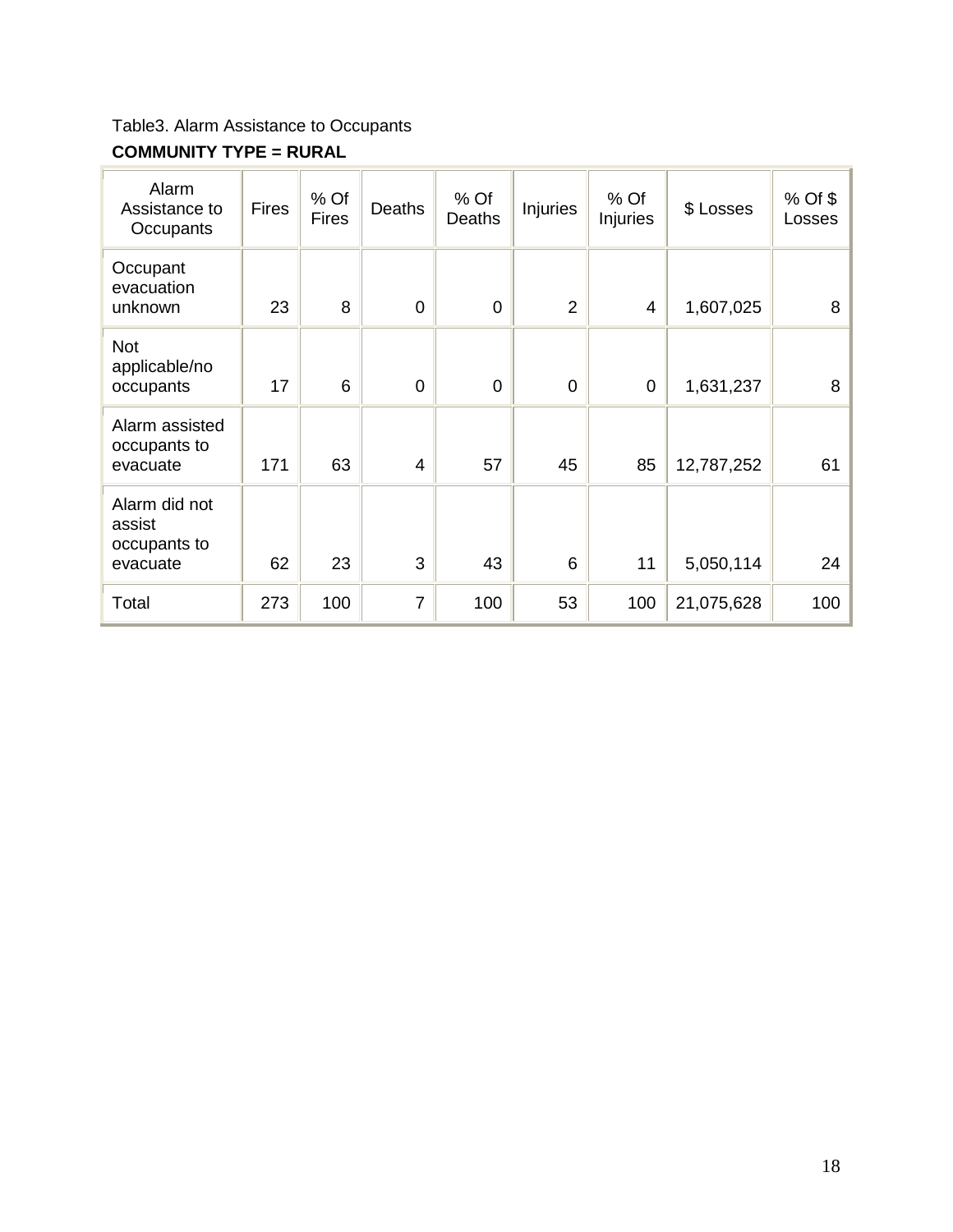## Table3. Alarm Assistance to Occupants **COMMUNITY TYPE = FIRST NATIONS & METIS**

| Alarm<br>Assistance to<br>Occupants              | <b>Fires</b> | % Of<br><b>Fires</b> | Deaths         | % Of<br>Deaths | <b>Injuries</b> | $%$ Of<br>Injuries | \$<br>Losses | % Of \$<br>Losses |
|--------------------------------------------------|--------------|----------------------|----------------|----------------|-----------------|--------------------|--------------|-------------------|
| <b>Not</b><br>applicable/no<br>occupants         | 3            | 33                   | $\overline{0}$ | $\blacksquare$ | $\overline{0}$  |                    | 157,000      | 54                |
| Alarm assisted<br>occupants to<br>evacuate       | 5            | 56                   | $\overline{0}$ | ٠.             | $\mathbf 0$     |                    | 131,145      | 45                |
| Alarm did not<br>assist occupants<br>to evacuate | 4            | 11                   | $\overline{0}$ | ٠.             | $\mathbf 0$     |                    | 4,801        | 2 <sup>1</sup>    |
| Total                                            | 9            | 100                  | 0              | $\blacksquare$ | $\mathbf 0$     |                    | 292,946      | 100               |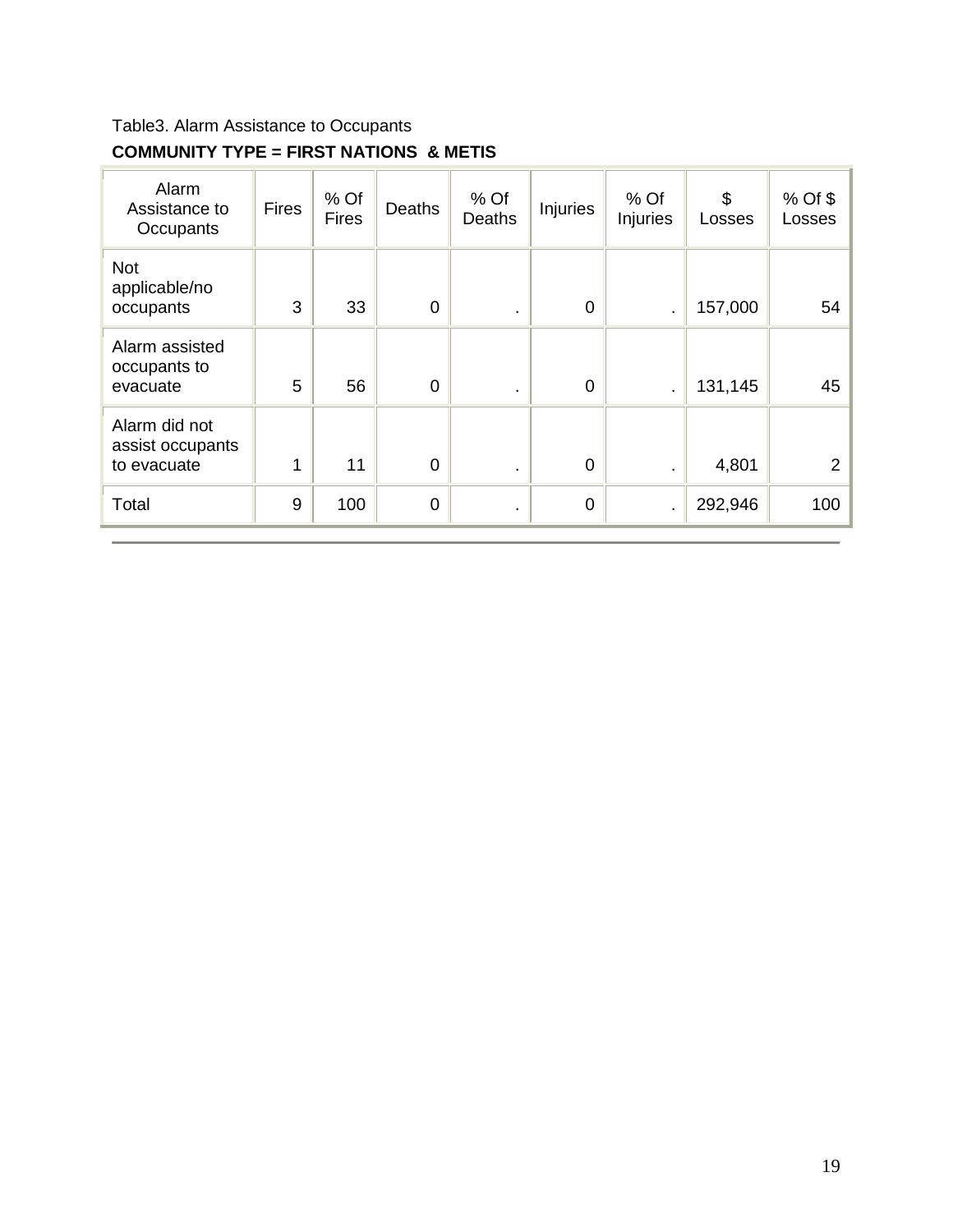Table4. Reasons - Alarms Did Not Assist

#### **COMMUNITY TYPE = URBAN**

| Reasons -<br>Alarms Did Not<br>Assist      | <b>Fires</b>   | % Of<br><b>Fires</b> | Deaths         | % Of<br><b>Deaths</b> | <b>Injuries</b> | % Of<br>Injuries | \$ Losses | % Of \$<br>Losses |
|--------------------------------------------|----------------|----------------------|----------------|-----------------------|-----------------|------------------|-----------|-------------------|
| Alarm inaudible                            | 9              | 3                    | $\overline{2}$ | 50                    | 3               | 6                | 400,543   | 6                 |
| Physical/mental<br>challenge               | 5              | $\overline{2}$       | $\overline{2}$ | 50                    | $\overline{2}$  | 4                | 144,118   | $\overline{2}$    |
| Unable to<br>evacuate-age<br>related       | $\overline{7}$ | $\overline{2}$       | $\overline{0}$ | $\overline{0}$        | $\overline{4}$  | 8                | 31,825    | 1                 |
| Unnecessary to<br>evacuate                 | 164            | 54                   | $\mathbf 0$    | $\mathbf 0$           | 14              | 29               | 1,661,158 | 26                |
| Under the<br>influence of<br>drugs/alcohol | 15             | 5                    | $\overline{0}$ | $\mathbf 0$           | 4               | 8                | 110,985   | $\overline{2}$    |
| Other                                      | 96             | 32                   | $\overline{0}$ | $\overline{0}$        | 20              | 42               | 3,823,044 | 61                |
| Unsuitable<br>location                     | 5              | $\overline{2}$       | $\overline{0}$ | $\mathbf 0$           | 1               | $\overline{2}$   | 116,200   | $\overline{2}$    |
| Total                                      | 301            | 100                  | 4              | 100                   | 48              | 100              | 6,287,873 | 100               |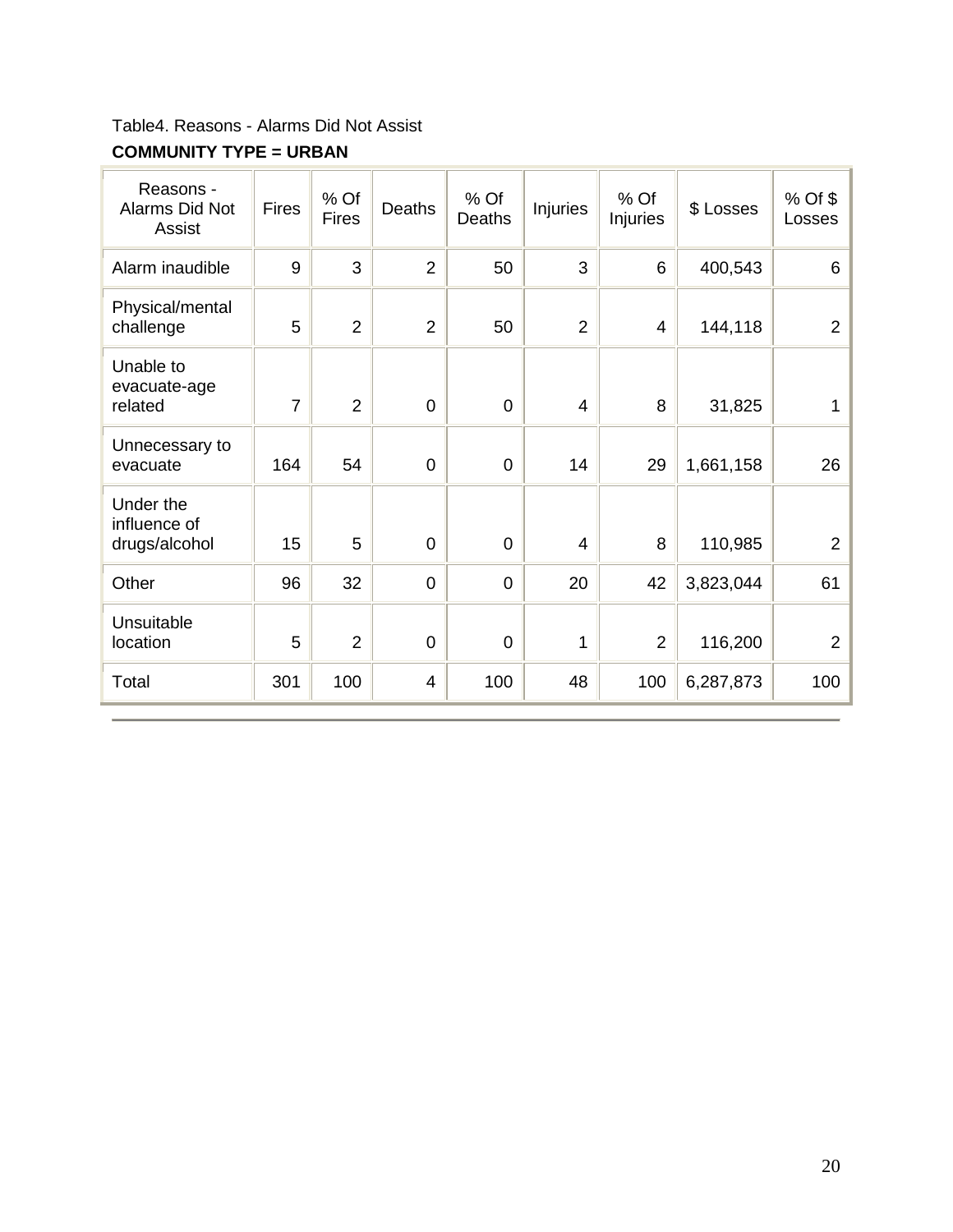Table4. Reasons - Alarms Did Not Assist

#### **COMMUNITY TYPE = RURAL**

| Reasons -<br>Alarms Did Not<br>Assist      | <b>Fires</b>   | % Of<br><b>Fires</b> | Deaths         | % Of<br><b>Deaths</b> | <b>Injuries</b> | % Of<br>Injuries | \$ Losses | % Of \$<br>Losses |
|--------------------------------------------|----------------|----------------------|----------------|-----------------------|-----------------|------------------|-----------|-------------------|
| Physical/mental<br>challenge               | $\overline{2}$ | 3                    | $\mathbf 0$    | $\mathbf 0$           | $\mathbf 0$     | $\overline{0}$   | 112,308   | $\overline{2}$    |
| Unnecessary to<br>evacuate                 | 21             | 34                   | $\overline{0}$ | $\mathbf 0$           | $\mathbf 0$     | $\mathbf 0$      | 1,066,346 | 21                |
| Under the<br>influence of<br>drugs/alcohol | 5              | 8                    | 1              | 33                    | 1               | 17               | 366,152   | 7                 |
| Alarm inaudible                            | 1              | $\overline{2}$       | $\mathbf 0$    | $\mathbf 0$           | $\mathbf 0$     | $\mathbf 0$      | 7,046     | 0                 |
| Unable to<br>evacuate-age<br>related       | 3              | 5                    | $\overline{2}$ | 67                    | $\mathbf 0$     | $\mathbf 0$      | 558,633   | 11                |
| Unsuitable<br>location                     | $\overline{2}$ | 3                    | $\overline{0}$ | $\mathbf 0$           | $\mathbf 0$     | $\mathbf 0$      | 217,110   | 4                 |
| Other                                      | 28             | 45                   | 0              | $\overline{0}$        | 5               | 83               | 2,722,519 | 54                |
| Total                                      | 62             | 100                  | 3              | 100                   | $6\phantom{1}$  | 100              | 5,050,114 | 100               |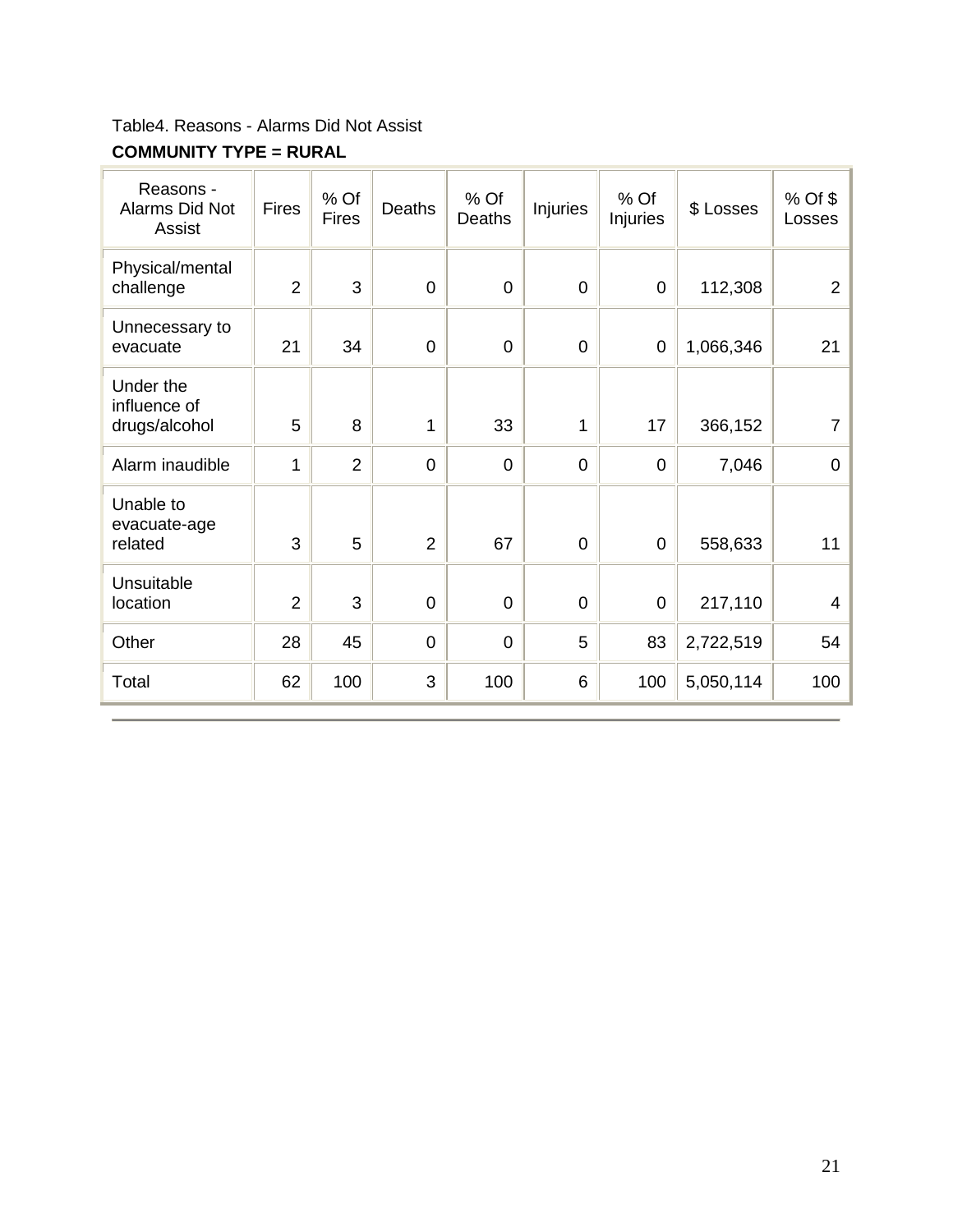## Table4. Reasons - Alarms Did Not Assist **COMMUNITY TYPE = FIRST NATIONS & METIS**

| Reasons -<br>Alarms Did<br><b>Not Assist</b> | <b>Fires</b> | % Of<br><b>Fires</b> | Deaths | % Of<br>Deaths | <b>Injuries</b> | % Of<br>Injuries | S<br>Losses | $%$ Of \$<br>Losses |
|----------------------------------------------|--------------|----------------------|--------|----------------|-----------------|------------------|-------------|---------------------|
| Other                                        |              | 100                  | 0      |                | 0               |                  | 4,801       | 100                 |
| Total                                        |              | 100                  | 0      |                | 0               |                  | 4,801       | 100                 |

#### Table5. Reasons - Alarms Not Activated

#### **COMMUNITY TYPE = URBAN**

| Reasons - Alarms<br><b>Not Activated</b> | Fire<br>S | %<br>Of<br>Fire<br>S | Death<br>S     | % Of<br>Death<br>S | Injurie<br>s   | % Of<br>Injurie<br>S | \$ Losses      | % Of \$<br>Losse<br>s |
|------------------------------------------|-----------|----------------------|----------------|--------------------|----------------|----------------------|----------------|-----------------------|
| Unsuitable<br>location                   | 21        | $\overline{2}$       | $\overline{0}$ | $\overline{0}$     | $\overline{4}$ | $\overline{2}$       | 315,050        | $\overline{2}$        |
| Dead battery                             | 74        | 6                    | 1              | 20                 | 13             | $\overline{7}$       | 1,753,432      | 9                     |
| No battery                               | 227       | 19                   | $\overline{0}$ | $\mathbf 0$        | 68             | 37                   | 4,523,383      | 23                    |
| AC not<br>connected/disable              |           |                      |                |                    |                |                      |                |                       |
| d                                        | 109       | 9                    | 1              | 20                 | 13             | $\overline{7}$       | 2,034,303      | 10 <sub>1</sub>       |
| Mechanical failure                       | 47        | $\overline{4}$       | 1              | 20                 | 13             | $\overline{7}$       | 1,045,662      | 5                     |
| Not enough smoke                         | 516       | 43                   | $\overline{0}$ | $\overline{0}$     | 28             | 15                   | 5,612,340      | 28                    |
| Unknown                                  | 98        | 8                    | 1              | 20                 | 25             | 14                   | 2,915,606      | 15                    |
| Other                                    | 113       | 9                    | 1              | 20                 | 20             | 11                   | 1,529,709      | 8                     |
| Total                                    | 120<br>5  | 100                  | 5              | 100                | 184            | 100                  | 19,729,48<br>5 | 100                   |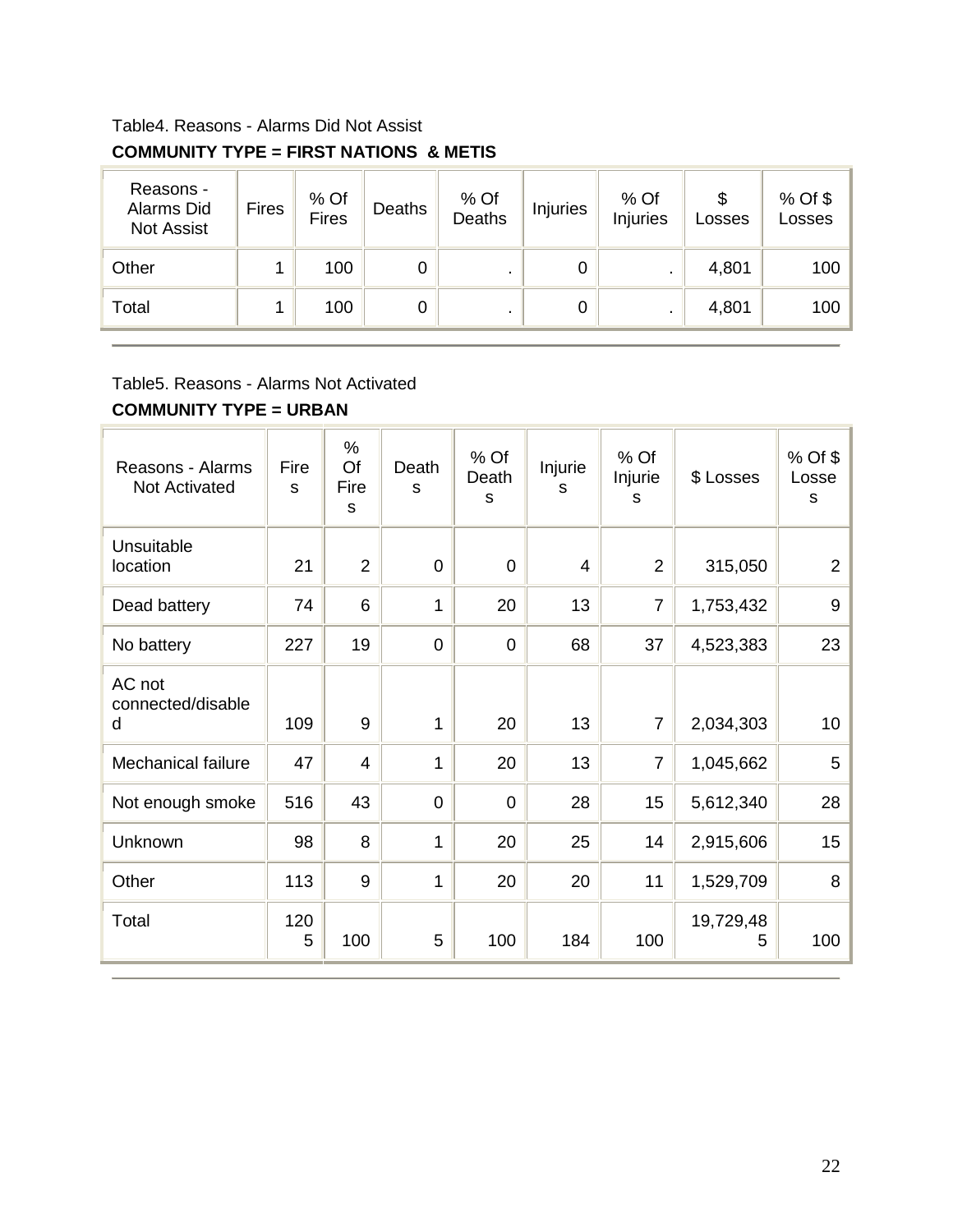Table5. Reasons - Alarms Not Activated

## **COMMUNITY TYPE = RURAL**

| Reasons - Alarms<br><b>Not Activated</b> | Fire<br>S | $\%$<br>Of<br>Fire<br>S | Death<br>S     | % Of<br>Death<br>S | Injurie<br>S   | % Of<br>Injurie<br>S | \$ Losses     | % Of \$<br>Losse<br>$\mathbf S$ |
|------------------------------------------|-----------|-------------------------|----------------|--------------------|----------------|----------------------|---------------|---------------------------------|
| Unsuitable location                      | 6         | $\overline{4}$          | $\mathbf 0$    | $\overline{0}$     | $\mathbf{1}$   | 3                    | 82,000        | 1                               |
| Dead battery                             | 21        | 13                      | 3              | 50                 | $\overline{2}$ | 6                    | 690,347       | $\overline{7}$                  |
| No battery                               | 43        | 26                      | $\overline{2}$ | 33                 | 12             | 38                   | 1,823,68<br>6 | 19                              |
| AC not<br>connected/disable<br>d         | 9         | 5                       | $\mathbf 0$    | $\Omega$           | $\overline{0}$ | $\mathbf 0$          | 135,690       | 1                               |
| Mechanical failure                       | 6         | $\overline{4}$          | $\mathbf 0$    | $\overline{0}$     | $\mathbf 0$    | $\mathbf 0$          | 148,522       | $\overline{2}$                  |
| Not enough smoke                         | 48        | 29                      | $\mathbf 0$    | $\overline{0}$     | $\overline{7}$ | 22                   | 2,766,78<br>3 | 29                              |
| Unknown                                  | 24        | 14                      | $\mathbf{1}$   | 17                 | 8              | 25                   | 2,466,68<br>7 | 26                              |
| Other                                    | 11        | $\overline{7}$          | $\pmb{0}$      | $\overline{0}$     | $\overline{2}$ | 6                    | 1,500,38<br>0 | 16                              |
| Total                                    | 168       | 100                     | 6              | 100                | 32             | 100                  | 9,614,09<br>5 | 100                             |